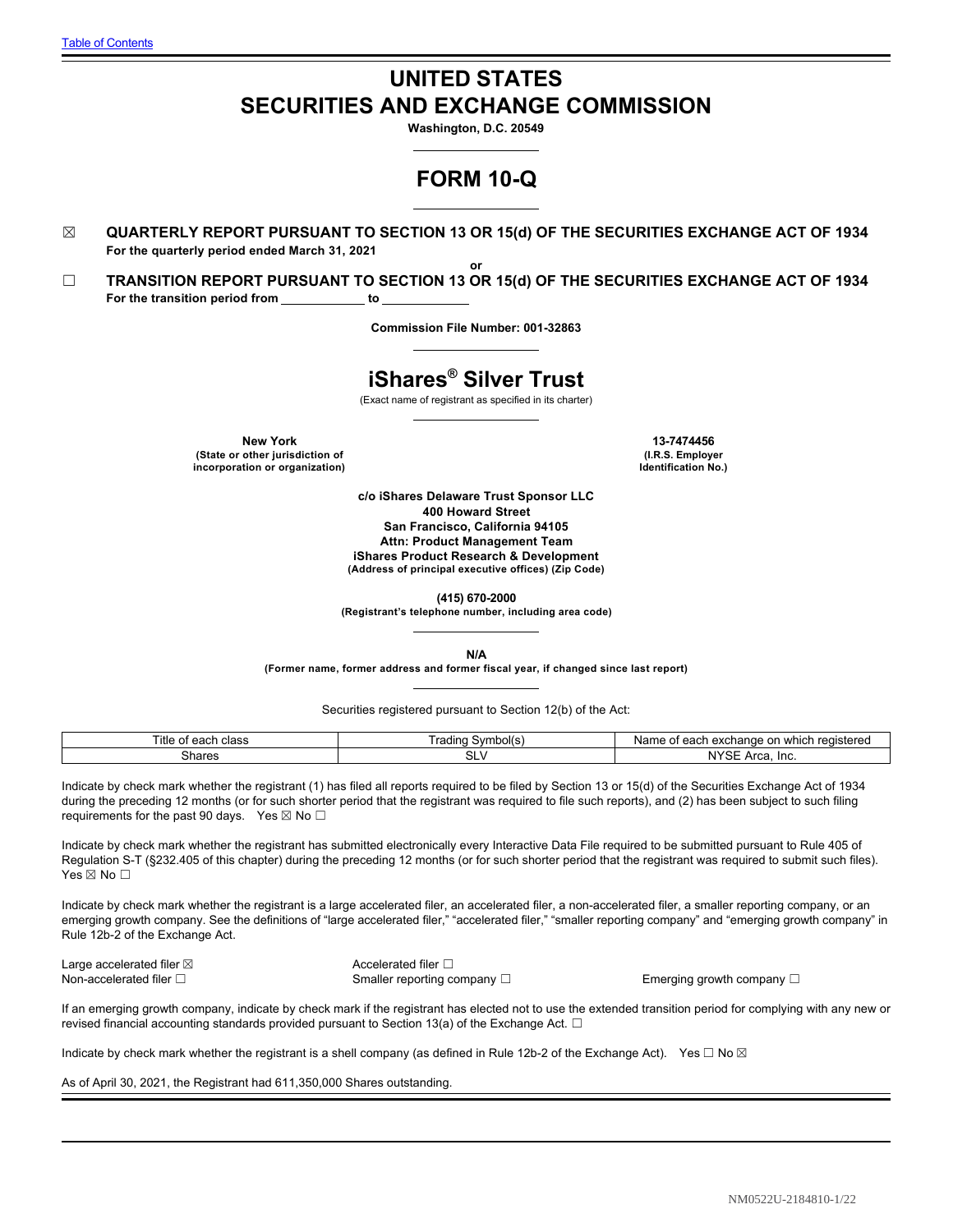# <span id="page-1-0"></span>**Table of Contents**

|                   | <b>PART I - FINANCIAL INFORMATION</b>                                                        |                 |
|-------------------|----------------------------------------------------------------------------------------------|-----------------|
| Item 1.           | <b>Financial Statements (Unaudited)</b>                                                      | <u>1</u>        |
|                   | Statements of Assets and Liabilities at March 31, 2021 and December 31, 2020                 | <u>1</u>        |
|                   | Statements of Operations for the three months ended March 31, 2021 and 2020                  | $\overline{2}$  |
|                   | Statements of Changes in Net Assets for the three months ended March 31, 2021 and 2020       | $\overline{3}$  |
|                   | Statements of Cash Flows for the three months ended March 31, 2021 and 2020                  | $\overline{5}$  |
|                   | Schedules of Investments at March 31, 2021 and December 31, 2020                             | $6\overline{6}$ |
|                   | <b>Notes to Financial Statements</b>                                                         | Z               |
| Item 2.           | <b>Management's Discussion and Analysis of Financial Condition and Results of Operations</b> | 11              |
| Item 3.           | <b>Quantitative and Qualitative Disclosures About Market Risk</b>                            | 12              |
| Item 4.           | <b>Controls and Procedures</b>                                                               | 12              |
|                   | <b>PART II - OTHER INFORMATION</b>                                                           |                 |
| Item 1.           | <b>Legal Proceedings</b>                                                                     | <u>13</u>       |
| Item 1A.          | <b>Risk Factors</b>                                                                          | 13              |
| Item 2.           | Unregistered Sales of Equity Securities and Use of Proceeds                                  | 14              |
| Item 3.           | <b>Defaults Upon Senior Securities</b>                                                       | 14              |
| Item 4.           | <b>Mine Safety Disclosures</b>                                                               | <u>14</u>       |
| Item 5.           | <b>Other Information</b>                                                                     | 14              |
| Item 6.           | <b>Exhibits</b>                                                                              | 15              |
| <b>SIGNATURES</b> |                                                                                              | 16              |
|                   |                                                                                              |                 |

Page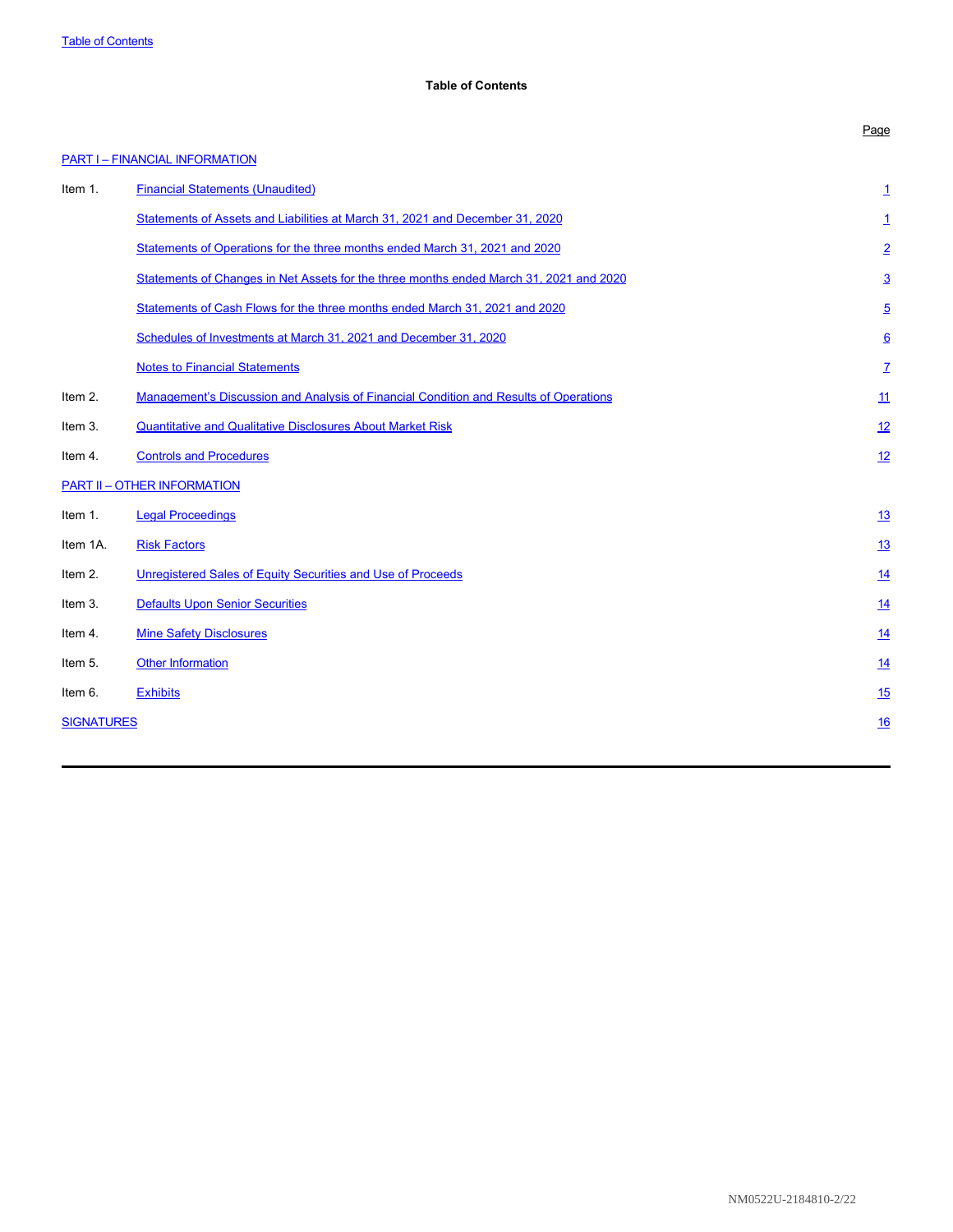## **Item 1. Financial Statements**

#### <span id="page-2-0"></span>**iShares® Silver Trust Statements of Assets and Liabilities (Unaudited)** At March 31, 2021 and December 31, 2020

|                                                            | March 31,<br>2021   |    | December 31,<br>2020 |
|------------------------------------------------------------|---------------------|----|----------------------|
| <b>Assets</b>                                              |                     |    |                      |
| Investment in silver bullion, at fair value <sup>(a)</sup> | 13,802,981,086<br>S | S. | 14,797,590,146       |
| <b>Total Assets</b>                                        | 13,802,981,086      |    | 14,797,590,146       |
|                                                            |                     |    |                      |
| <b>Liabilities</b>                                         |                     |    |                      |
| Sponsor's fees payable                                     | 6,448,630           |    | 5,797,426            |
| <b>Total Liabilities</b>                                   | 6,448,630           |    | 5,797,426            |
|                                                            |                     |    |                      |
| Commitments and contingent liabilities (Note 6)            |                     |    |                      |
|                                                            |                     |    |                      |
| <b>Net Assets</b>                                          | 13,796,532,456      |    | 14,791,792,720       |
|                                                            |                     |    |                      |
| Shares issued and outstanding <sup>(b)</sup>               | 619,300,000         |    | 600,950,000          |
| Net asset value per Share (Note 2C)                        | \$<br>22.28         | \$ | 24.61                |
|                                                            |                     |    |                      |
|                                                            |                     |    |                      |

(a) Cost of investment in silver bullion: \$11,937,644,776 and \$10,472,474,303, respectively.

(b) No par value, unlimited amount authorized.

*See notes to financial statements.*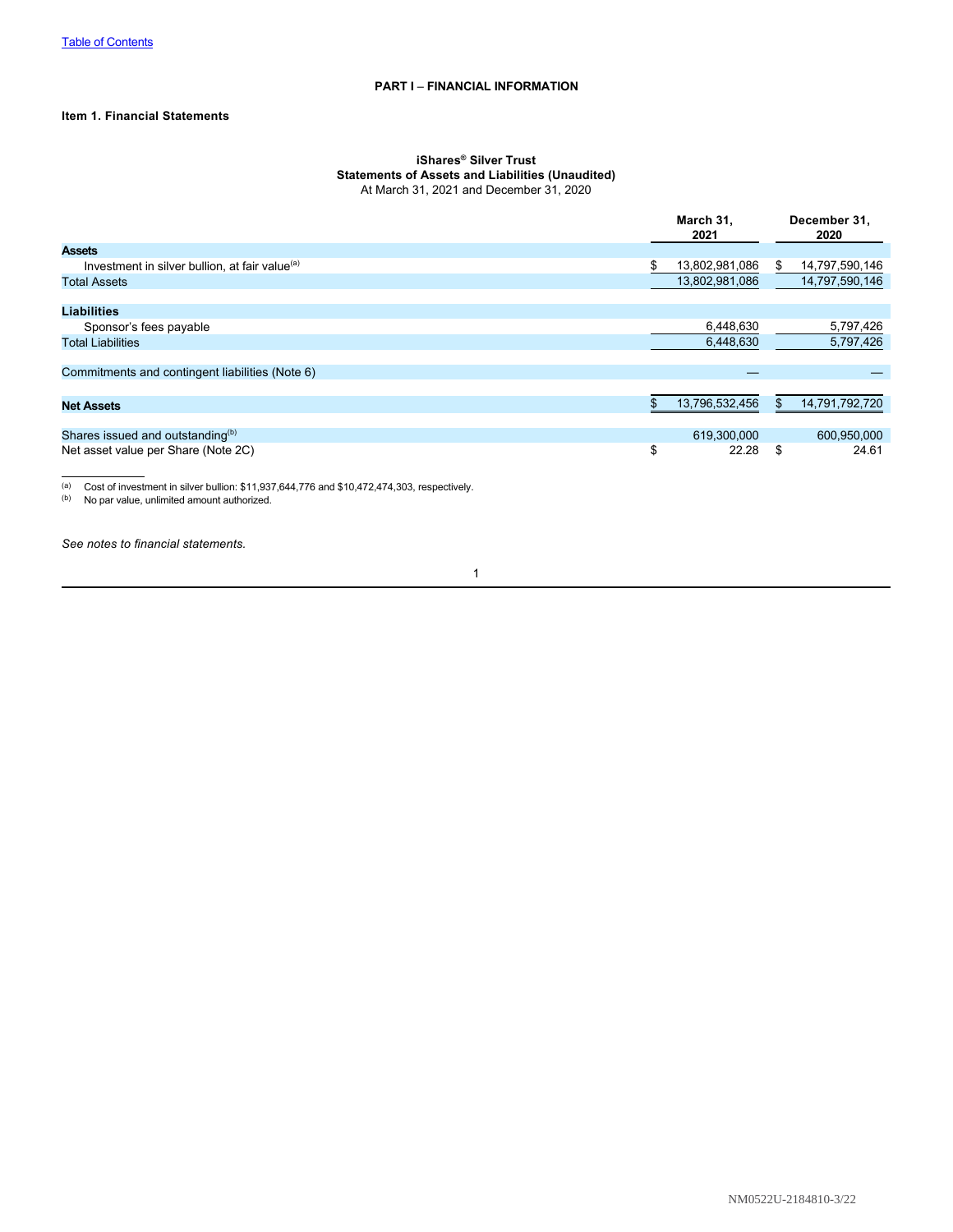## <span id="page-3-0"></span>**iShares® Silver Trust Statements of Operations (Unaudited)** For the three months ended March 31, 2021 and 2020

|                                                         | <b>Three Months Ended</b><br>March 31,<br>2021<br>2020 |                 |    |                 |
|---------------------------------------------------------|--------------------------------------------------------|-----------------|----|-----------------|
|                                                         |                                                        |                 |    |                 |
| <b>Expenses</b>                                         |                                                        |                 |    |                 |
| Sponsor's fees                                          |                                                        | 19,286,631      | S. | 7,676,949       |
| <b>Total expenses</b>                                   |                                                        | 19,286,631      |    | 7,676,949       |
| Net investment loss                                     |                                                        | (19, 286, 631)  |    | (7,676,949)     |
|                                                         |                                                        |                 |    |                 |
| Net Realized and Unrealized Gain (Loss)                 |                                                        |                 |    |                 |
| Net realized gain (loss) from:                          |                                                        |                 |    |                 |
| Silver bullion sold to pay expenses                     |                                                        | 5,209,327       |    | 74,640          |
| Silver bullion distributed for the redemption of Shares |                                                        | 888,549,245     |    | (9,645,349)     |
| Net realized gain (loss)                                |                                                        | 893,758,572     |    | (9,570,709)     |
| Net change in unrealized appreciation/depreciation      |                                                        | (2,459,779,533) |    | (1,423,211,664) |
| Net realized and unrealized loss                        |                                                        | (1,566,020,961) |    | (1,432,782,373) |
| Net decrease in net assets resulting from operations    |                                                        | (1,585,307,592) |    | (1,440,459,322) |
| Net decrease in net assets per Share <sup>(a)</sup>     | \$                                                     | $(2.47)$ \$     |    | (3.69)          |

(a) Net decrease in net assets per Share based on average shares outstanding during the period.

*See notes to financial statements.*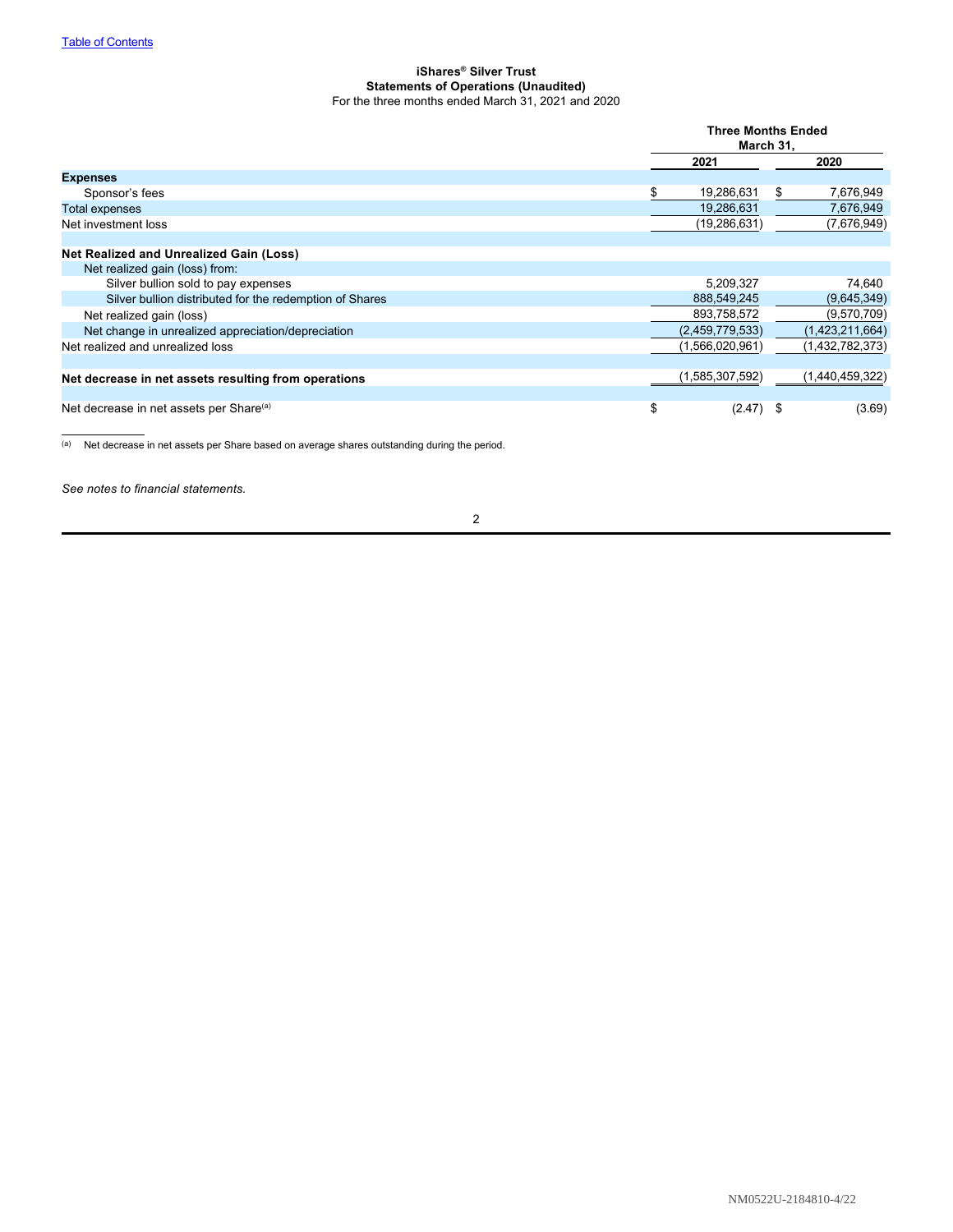## <span id="page-4-0"></span>**iShares® Silver Trust Statements of Changes in Net Assets (Unaudited)** For the three months ended March 31, 2021

|                                                            | <b>Three Months Ended</b><br>March 31, 2021 |
|------------------------------------------------------------|---------------------------------------------|
| Net Assets at December 31, 2020                            | \$<br>14,791,792,720                        |
| <b>Operations:</b>                                         |                                             |
| Net investment loss                                        | (19, 286, 631)                              |
| Net realized gain                                          | 893,758,572                                 |
| Net change in unrealized appreciation/depreciation         | (2,459,779,533)                             |
| Net decrease in net assets resulting from operations       | (1,585,307,592)                             |
| <b>Capital Share Transactions:</b>                         |                                             |
| Contributions for Shares issued                            | 4,468,670,836                               |
| Distributions for Shares redeemed                          | (3,878,623,508)                             |
| Net increase in net assets from capital share transactions | 590,047,328                                 |
| Decrease in net assets                                     | (995, 260, 264)                             |
| Net Assets at March 31, 2021                               | \$<br>13,796,532,456                        |
| Shares issued and redeemed                                 |                                             |
| Shares issued                                              | 176,700,000                                 |
| Shares redeemed                                            | (158,350,000)                               |
| Net increase in Shares issued and outstanding              | 18,350,000                                  |

*See notes to financial statements.*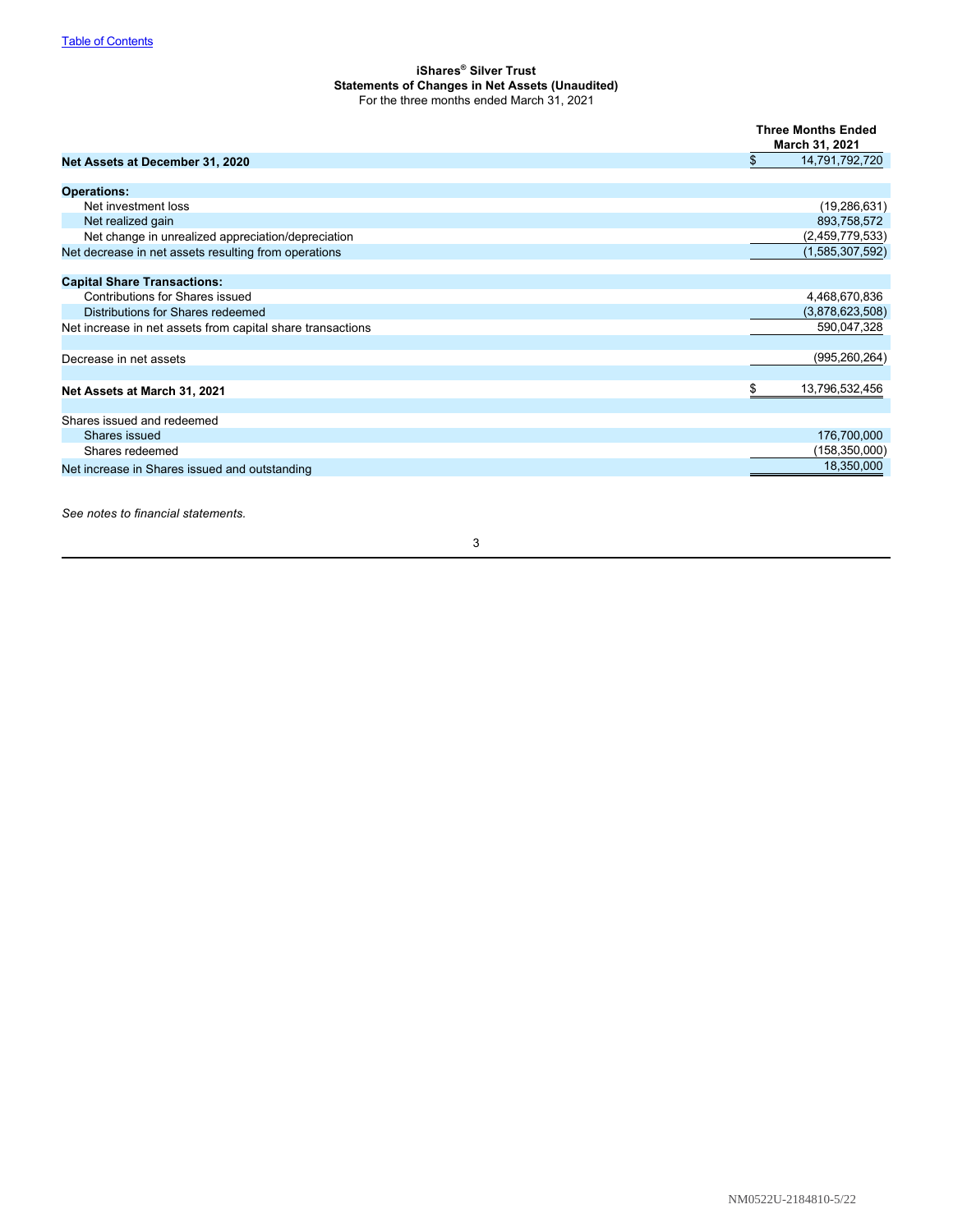## **iShares® Silver Trust Statements of Changes in Net Assets (Unaudited)** For the three months ended March 31, 2020

|                                                            | <b>Three Months Ended</b> |
|------------------------------------------------------------|---------------------------|
|                                                            | March 31, 2020            |
| Net Assets at December 31, 2019                            | \$<br>6,540,758,565       |
| <b>Operations:</b>                                         |                           |
| Net investment loss                                        | (7,676,949)               |
| Net realized loss                                          | (9,570,709)               |
| Net change in unrealized appreciation/depreciation         | (1,423,211,664)           |
| Net decrease in net assets resulting from operations       | (1,440,459,322)           |
| <b>Capital Share Transactions:</b>                         |                           |
| Contributions for Shares issued                            | 889,817,438               |
| Distributions for Shares redeemed                          | (484, 999, 588)           |
| Net increase in net assets from capital share transactions | 404,817,850               |
| Decrease in net assets                                     | (1,035,641,472)           |
| Net Assets at March 31, 2020                               | \$<br>5,505,117,093       |
| Shares issued and redeemed                                 |                           |
| Shares issued                                              | 66,150,000                |
| Shares redeemed                                            | (30, 550, 000)            |
| Net increase in Shares issued and outstanding              | 35,600,000                |

*See notes to financial statements.*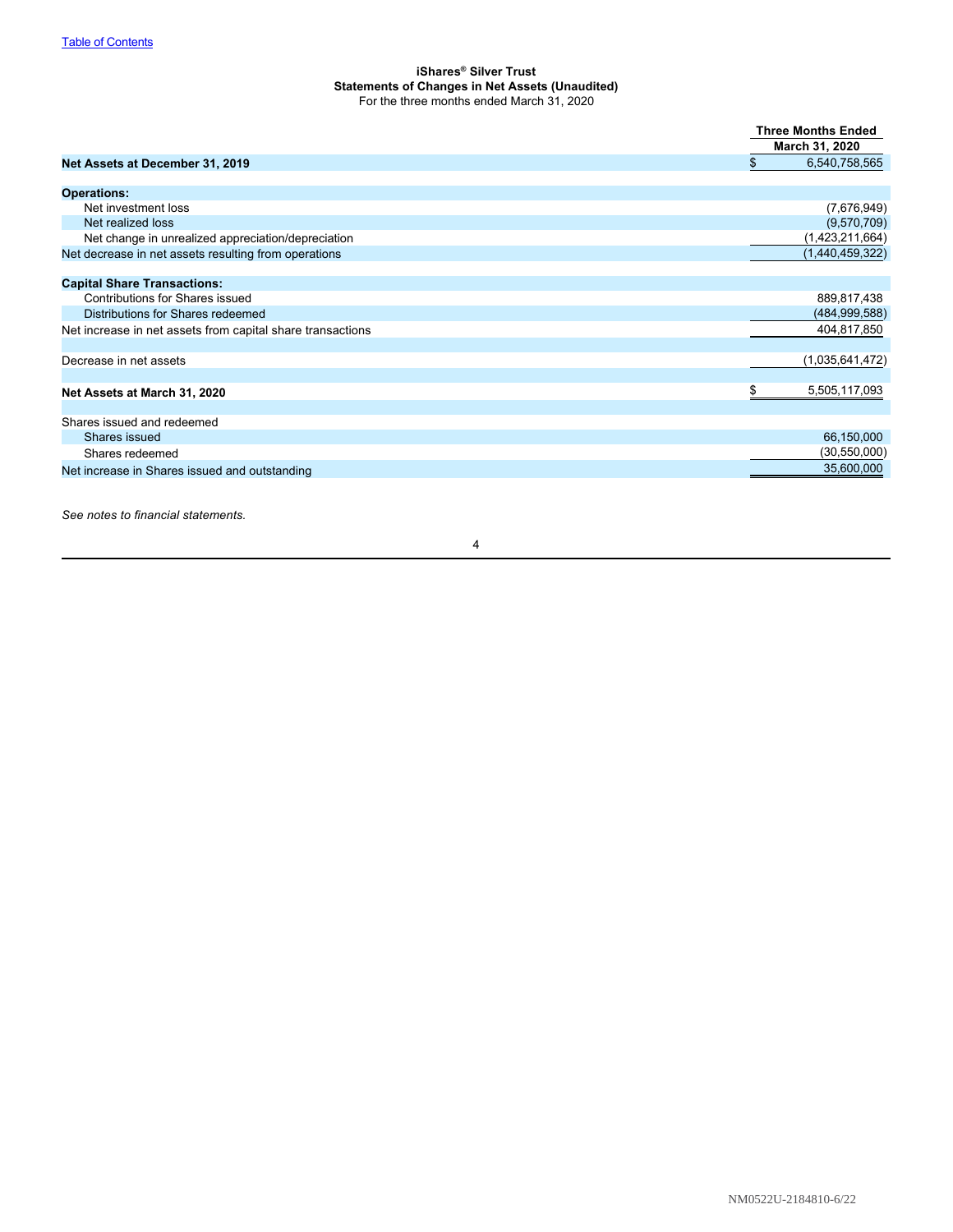## <span id="page-6-0"></span>**iShares® Silver Trust Statements of Cash Flows (Unaudited)** For the three months ended March 31, 2021 and 2020

|                                                                                                                                                    | <b>Three Months Ended</b><br>March 31, |    |                 |
|----------------------------------------------------------------------------------------------------------------------------------------------------|----------------------------------------|----|-----------------|
|                                                                                                                                                    | 2021                                   |    | 2020            |
| <b>Cash Flows from Operating Activities</b>                                                                                                        |                                        |    |                 |
| Proceeds from silver bullion sold to pay expenses                                                                                                  | \$<br>18,635,427                       | \$ | 7,971,299       |
| Expenses - Sponsor's fees paid                                                                                                                     | (18, 635, 427)                         |    | (7,971,299)     |
| Net cash provided by operating activities                                                                                                          |                                        |    |                 |
| Increase (decrease) in cash                                                                                                                        |                                        |    |                 |
| Cash, beginning of period                                                                                                                          |                                        |    |                 |
| Cash, end of period                                                                                                                                | \$                                     |    |                 |
|                                                                                                                                                    |                                        |    |                 |
| Reconciliation of Net Increase (Decrease) in Net Assets Resulting from Operations to Net Cash<br><b>Provided by (Used in) Operating Activities</b> |                                        |    |                 |
| Net decrease in net assets resulting from operations                                                                                               | \$<br>$(1,585,307,592)$ \$             |    | (1,440,459,322) |
| Adjustments to reconcile net increase (decrease) in net assets resulting from operations to net cash                                               |                                        |    |                 |
| provided by (used in) operating activities:                                                                                                        |                                        |    |                 |
| Proceeds from silver bullion sold to pay expenses                                                                                                  | 18,635,427                             |    | 7,971,299       |
| Net realized (gain) loss                                                                                                                           | (893,758,572)                          |    | 9,570,709       |
| Net change in unrealized appreciation/depreciation                                                                                                 | 2,459,779,533                          |    | 1,423,211,664   |
| Change in operating assets and liabilities:                                                                                                        |                                        |    |                 |
| Sponsor's fees payable                                                                                                                             | 651,204                                |    | (294, 350)      |
| Net cash provided by (used in) operating activities                                                                                                |                                        |    |                 |
| Supplemental disclosure of non-cash information:                                                                                                   |                                        |    |                 |
| Silver bullion contributed for Shares issued                                                                                                       | \$<br>4,468,670,836                    | S  | 889,817,438     |
| Silver bullion distributed for Shares redeemed                                                                                                     | \$<br>$(3,878,623,508)$ \$             |    | (484, 999, 588) |
|                                                                                                                                                    |                                        |    |                 |

*See notes to financial statements.*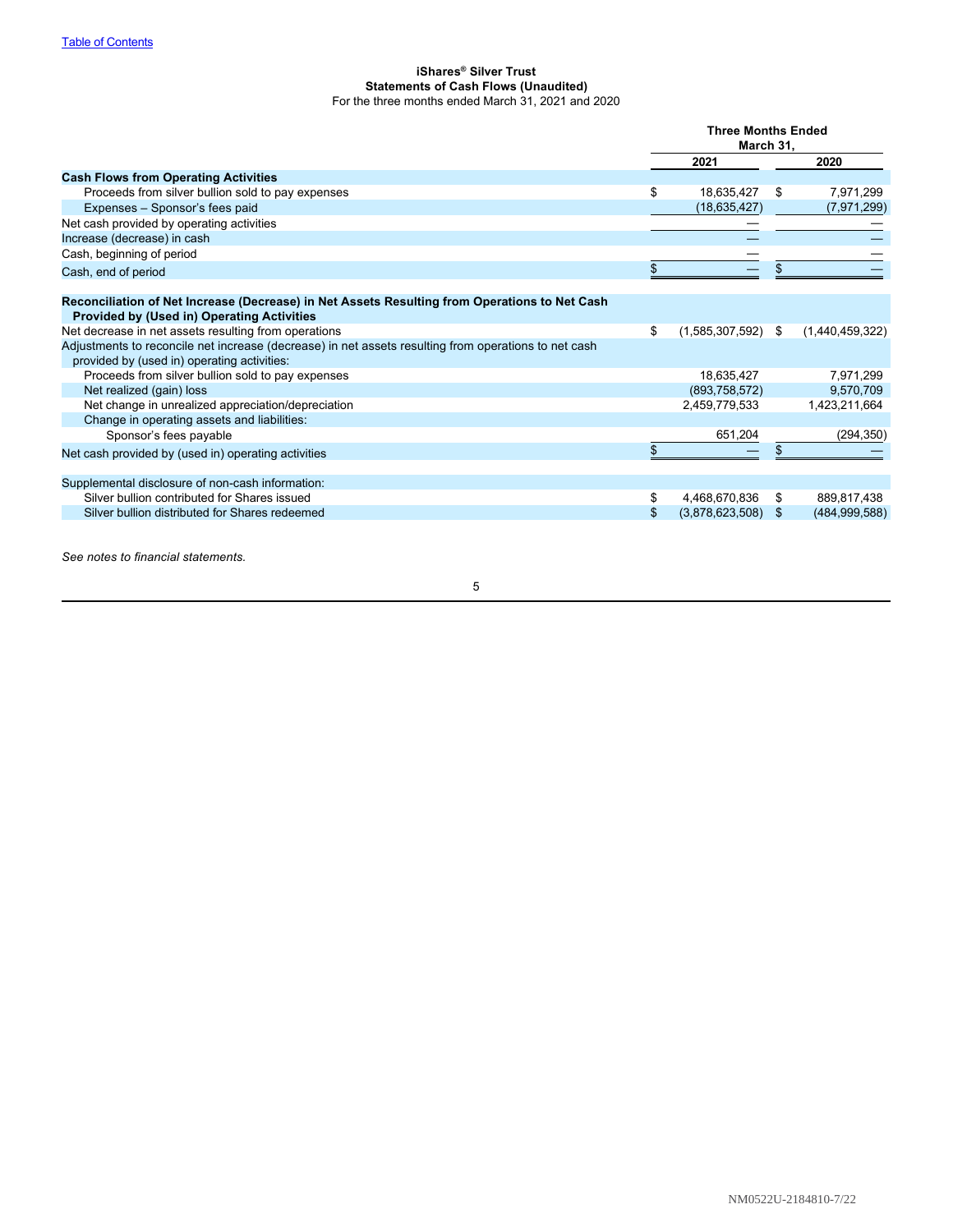# <span id="page-7-0"></span>**iShares® Silver Trust Schedules of Investments (Unaudited)**

At March 31, 2021 and December 31, 2020

# **March 31, 2021**

| <b>Description</b>            | <b>Ounces</b>     | Cost                 | <b>Fair Value</b>    |
|-------------------------------|-------------------|----------------------|----------------------|
| Silver bullion                | 575, 124, 212     | \$<br>11,937,644,776 | \$<br>13,802,981,086 |
|                               |                   |                      |                      |
| Total Investments $-100.05\%$ |                   |                      | 13,802,981,086       |
| Less Liabilities $- (0.05)\%$ |                   |                      | (6,448,630)          |
| Net Assets - 100.00%          |                   |                      | 13,796,532,456       |
|                               | December 31, 2020 |                      |                      |
| <b>Description</b>            | <b>Ounces</b>     | Cost                 | <b>Fair Value</b>    |
| Silver bullion                | 558,715,882       | \$<br>10,472,474,303 | \$<br>14,797,590,146 |
| Total Investments - 100.04%   |                   |                      | 14,797,590,146       |
| Less Liabilities $- (0.04)\%$ |                   |                      | (5,797,426)          |
| Net Assets - 100.00%          |                   |                      | 14,791,792,720       |
|                               |                   |                      |                      |

*See notes to financial statements.*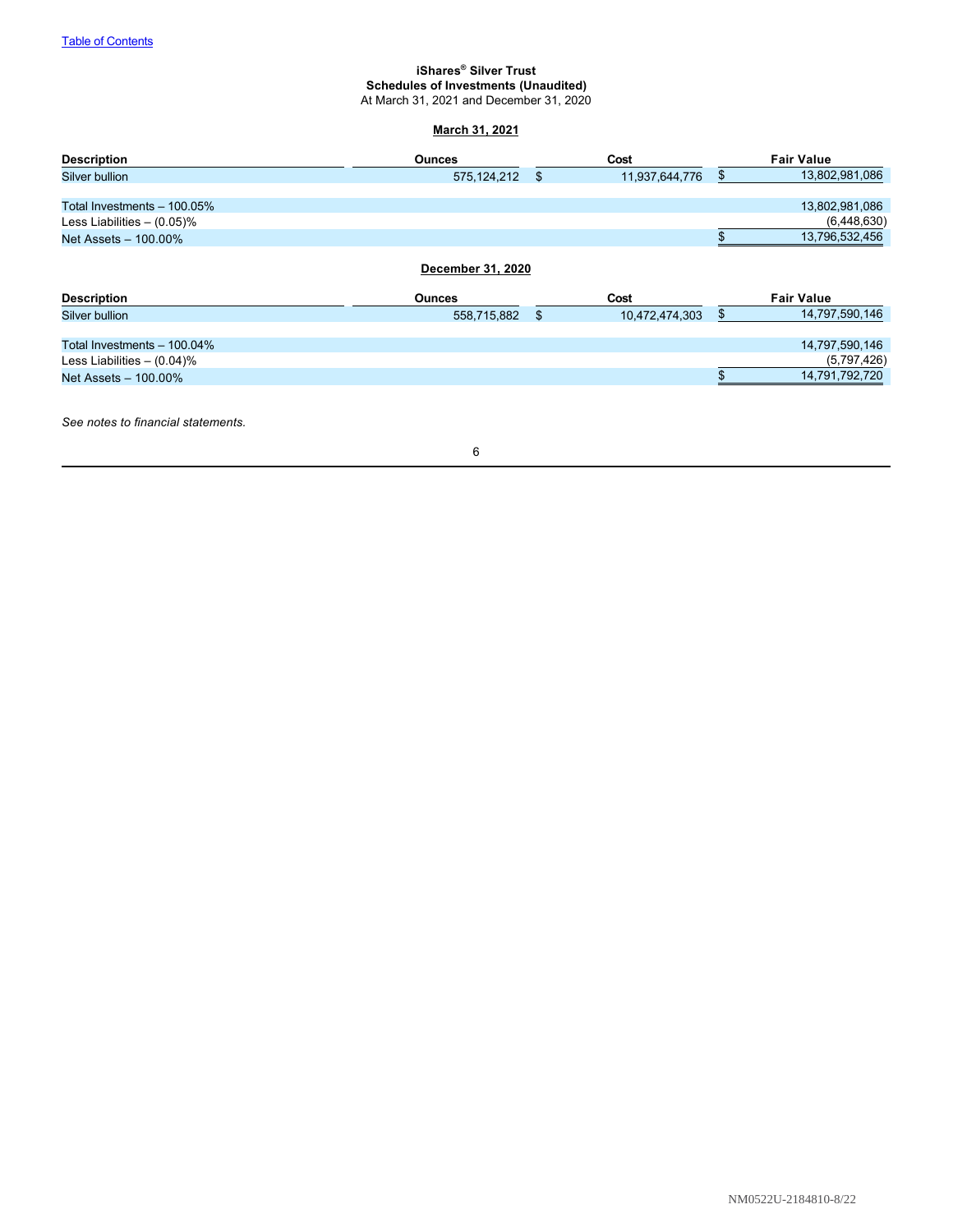## <span id="page-8-0"></span>**iShares® Silver Trust Notes to Financial Statements (Unaudited) March 31, 2021**

## **1 -Organization**

The iShares Silver Trust (the "Trust") was organized on April 21, 2006 as a New York trust. The trustee is The Bank of New York Mellon (the "Trustee"), which is responsible for the day-to-day administration of the Trust. The Trust's sponsor is iShares Delaware Trust Sponsor LLC, a Delaware limited liability company (the "Sponsor"). The Trust is governed by the provisions of the Second Amended and Restated Depositary Trust Agreement (the "Trust Agreement") executed by the Trustee and the Sponsor as of December 22, 2016. The Trust issues units of beneficial interest ("Shares") representing fractional undivided beneficial interests in its net assets.

The Trust seeks to reflect generally the performance of the price of silver. The Trust seeks to reflect such performance before payment of the Trust's expenses and liabilities. The Trust is designed to provide a vehicle for investors to make an investment similar to an investment in silver.

The accompanying unaudited financial statements were prepared in accordance with generally accepted accounting principles in the United States of America ("U.S. GAAP") for interim financial information and with the instructions for Form 10-Q and the rules and regulations of the U.S. Securities and Exchange Commission (the "SEC"). In the opinion of management, all material adjustments, consisting only of normal recurring adjustments considered necessary for a fair statement of the interim period financial statements, have been made. Interim period results are not necessarily indicative of results for a full-year period. These financial statements and the notes thereto should be read in conjunction with the Trust's financial statements included in its Annual Report on Form 10-K for the year ended December 31, 2020, as filed with the SEC on March 1, 2021.

The Trust qualifies as an investment company solely for accounting purposes and not for any other purpose and follows the accounting and reporting guidance under the Financial Accounting Standards Board Accounting Standards Codification Topic 946, *Financial Services - Investment Companies,* but is not registered, and is not required to be registered, as an investment company under the Investment Company Act of 1940, as amended.

## **2 -Significant Accounting Policies**

#### *A. Basis of Accounting*

The following significant accounting policies are consistently followed by the Trust in the preparation of its financial statements in conformity with U.S. GAAP. The preparation of financial statements in conformity with U.S. GAAP requires management to make certain estimates and assumptions that affect the reported amounts of assets and liabilities and disclosures of contingent assets and liabilities at the date of the financial statements and the reported amounts of revenue and expenses during the reporting period. Actual results could differ from those estimates.

Certain statements and captions in the financial statements for the prior periods have been changed to conform to the current financial statement presentation.

#### *B. Silver Bullion*

JPMorgan Chase Bank N.A., London branch (the "Custodian"), is responsible for the safekeeping of silver bullion owned by the Trust.

Fair value of the silver bullion held by the Trust is based on the price per ounce of silver determined in an electronic auction consisting of one or more 30‑second rounds hosted by ICE Benchmark Administration ("IBA") that begins at 12:00 p.m. (London time) and published shortly thereafter on each day that the London silver market is open for business (such price, the "LBMA Silver Price"). If there is no announced LBMA Silver Price on any day, the Trustee is authorized to use the most recently announced LBMA Silver Price unless the Trustee, in consultation with the Sponsor, determines that such price is inappropriate as a basis for evaluation.

Gain or loss on sales of silver bullion is calculated on a trade date basis using the average cost method.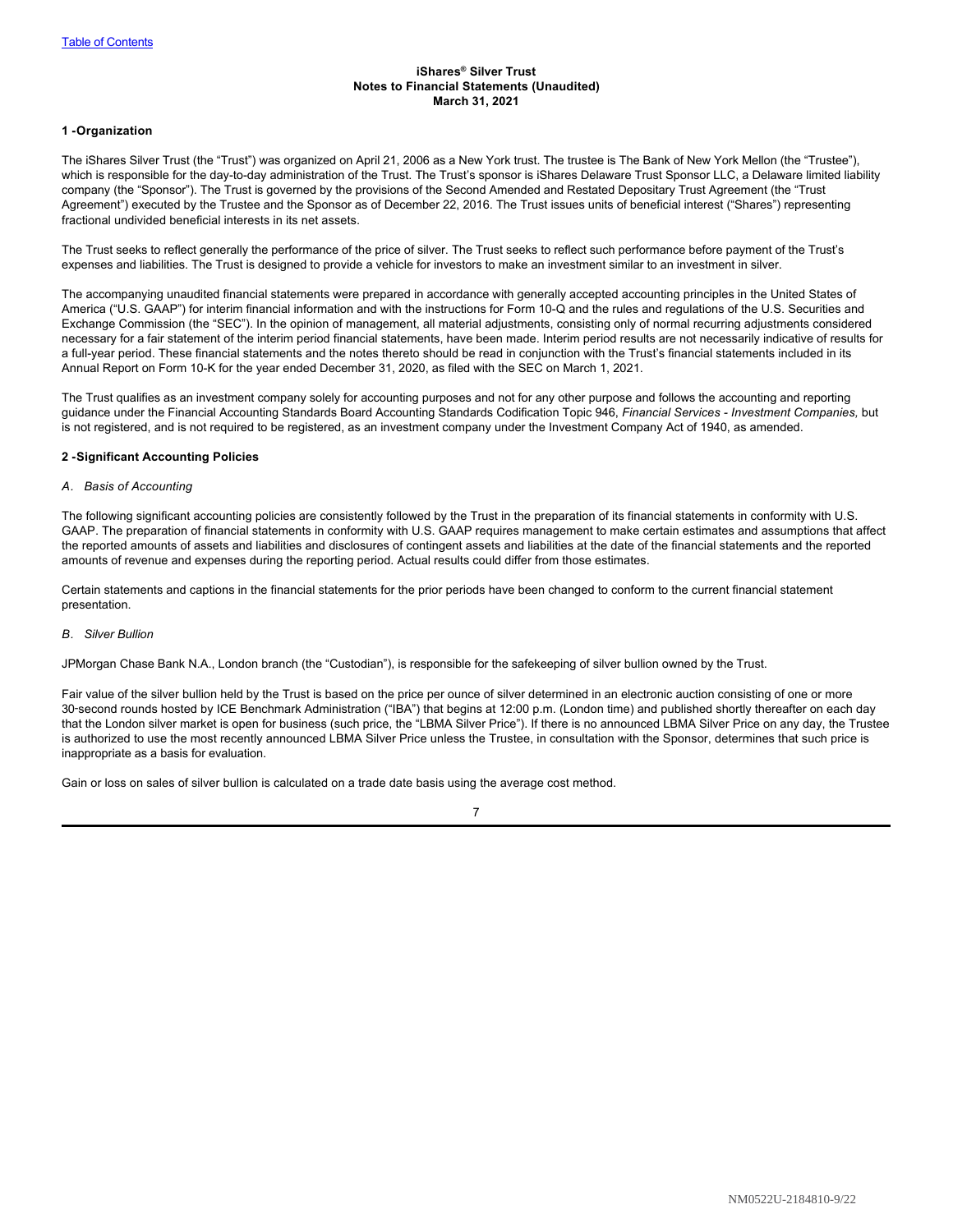# **[Table of Contents](#page-1-0)**

The following tables summarize activity in silver bullion for the three months ended March 31, 2021 and 2020:

|                                                    |                |                      |     |                   | <b>Realized</b> |
|----------------------------------------------------|----------------|----------------------|-----|-------------------|-----------------|
| Three Months Ended March 31, 2021                  | <b>Ounces</b>  | Cost                 |     | <b>Fair Value</b> | Gain (Loss)     |
| Beginning balance                                  | 558,715,882    | \$<br>10,472,474,303 | \$  | 14,797,590,146    | \$              |
| Silver bullion contributed                         | 164, 157, 109  | 4,468,670,836        |     | 4,468,670,836     |                 |
| Silver bullion distributed                         | (147,079,936)  | (2,990,074,263)      |     | (3,878,623,508)   | 888,549,245     |
| Silver bullion sold to pay expenses                | (668, 843)     | (13, 426, 100)       |     | (18, 635, 427)    | 5,209,327       |
| Net realized gain                                  |                |                      |     | 893,758,572       |                 |
| Net change in unrealized appreciation/depreciation |                |                      |     | (2,459,779,533)   |                 |
| <b>Ending balance</b>                              | 575, 124, 212  | \$<br>11,937,644,776 | \$. | 13,802,981,086    | 893,758,572     |
|                                                    |                |                      |     |                   |                 |
|                                                    |                |                      |     |                   | Realized        |
| Three Months Ended March 31, 2020                  | <b>Ounces</b>  | Cost                 |     | <b>Fair Value</b> | Gain (Loss)     |
| Beginning balance                                  | 362,616,711    | \$<br>6,294,157,046  | \$  | 6,543,418,555     | \$              |
| Silver bullion contributed                         | 61,719,272     | 889,817,438          |     | 889,817,438       |                 |
| Silver bullion distributed                         | (28, 512, 880) | (494, 644, 937)      |     | (484, 999, 588)   | (9,645,349)     |
| Silver bullion sold to pay expenses                | (454, 637)     | (7,896,659)          |     | (7,971,299)       | 74,640          |
| Net realized loss                                  |                |                      |     | (9,570,709)       |                 |
| Net change in unrealized appreciation/depreciation |                |                      |     | (1,423,211,664)   |                 |

#### *C. Calculation of Net Asset Value*

On each business day, as soon as practicable after 4:00 p.m. (New York time), the net asset value of the Trust is obtained by subtracting all accrued fees, expenses and other liabilities of the Trust from the fair value of the silver and other assets held by the Trust. The Trustee computes the net asset value per Share by dividing the net asset value of the Trust by the number of Shares outstanding on the date the computation is made.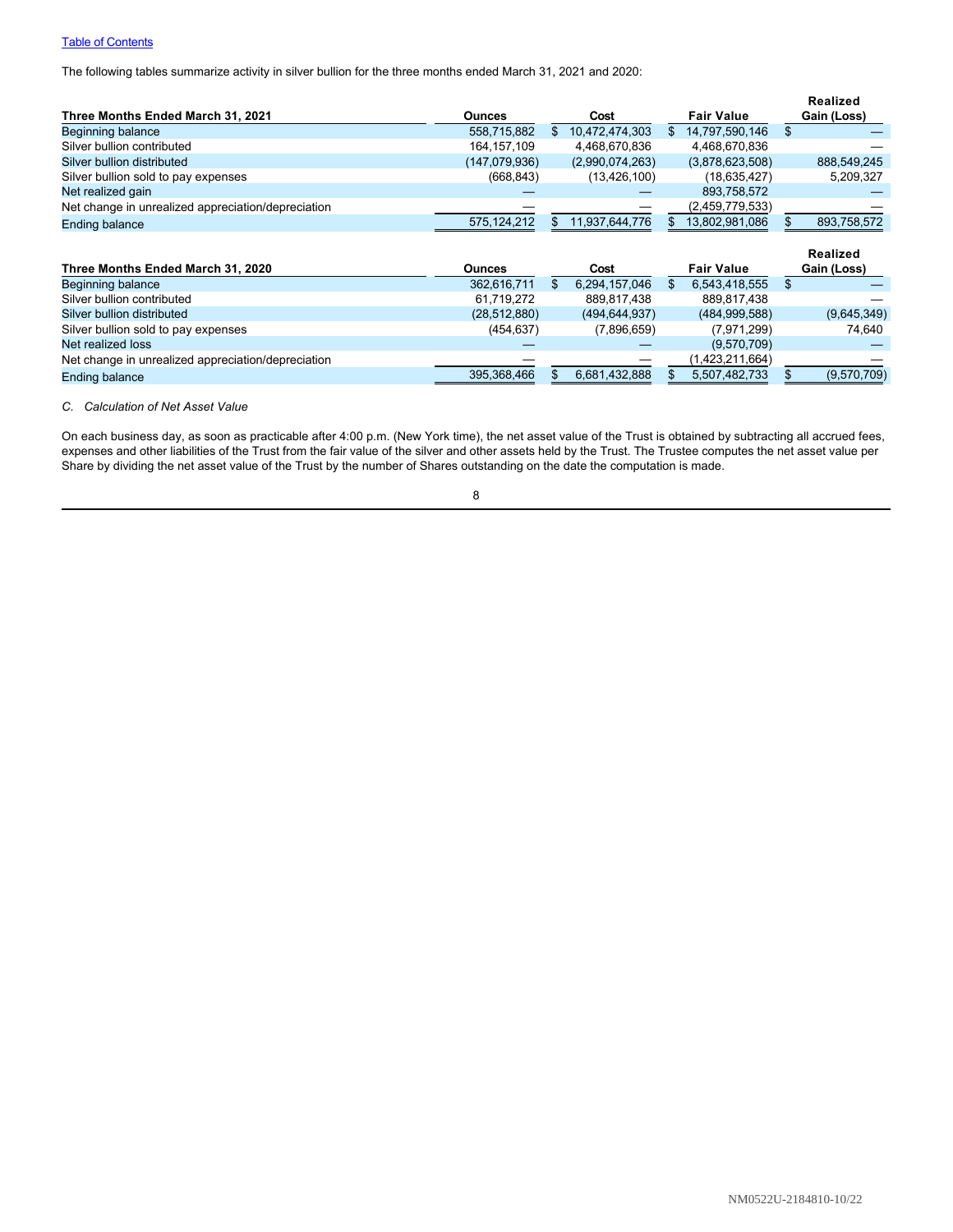#### *D. Offering of the Shares*

Trust Shares are issued and redeemed continuously in aggregations of 50,000 Shares in exchange for silver bullion rather than cash. Individual investors cannot purchase or redeem Shares in direct transactions with the Trust. The Trust only transacts with registered broker-dealers that are eligible to settle securities transactions through the book-entry facilities of the Depository Trust Company and that have entered into a contractual arrangement with the Trustee and the Sponsor governing, among other matters, the creation and redemption of Shares (such broker-dealers, the "Authorized Participants"). Holders of Shares of the Trust may redeem their Shares at any time acting through an Authorized Participant and in the prescribed aggregations of 50,000 Shares; *provided*, that redemptions of Shares may be suspended during any period while regular trading on NYSE Arca, Inc. ("NYSE Arca") is suspended or restricted, or in which an emergency exists as a result of which delivery, disposal or evaluation of silver is not reasonably practicable.

The per Share amount of silver exchanged for a purchase or redemption represents the per Share amount of silver held by the Trust, after giving effect to its **liabilities** 

When silver bullion is exchanged in settlement of a redemption, it is considered a sale of silver bullion for accounting purposes.

#### *E. Federal Income Taxes*

The Trust is treated as a grantor trust for federal income tax purposes and, therefore, no provision for federal income taxes is required. Any interest, expenses, gains and losses are passed through to the holders of Shares of the Trust.

The Sponsor has analyzed applicable tax laws and regulations and their application to the Trust as of March 31, 2021 and does not believe that there are any uncertain tax positions that require recognition of a tax liability.

#### **3 -Trust Expenses**

The Trust pays to the Sponsor a Sponsor's fee that accrues daily at an annualized rate equal to 0.50% of the net asset value of the Trust, paid monthly in arrears. The Sponsor has agreed to assume the following administrative and marketing expenses incurred by the Trust: the Trustee's fee, the Custodian's fee, NYSE Arca listing fees, SEC registration fees, printing and mailing costs, audit fees and expenses, and up to \$100,000 per annum in legal fees and expenses.

#### **4 -Related Parties**

The Sponsor and the Trustee are considered to be related parties to the Trust. The Trustee's fee is paid by the Sponsor and is not a separate expense of the Trust.

#### **5 -Indemnification**

The Trust Agreement provides that the Trustee shall indemnify the Sponsor, its directors, employees and agents against, and hold each of them harmless from, any loss, liability, cost, expense or judgment (including reasonable fees and expenses of counsel) (i) caused by the negligence or bad faith of the Trustee or (ii) arising out of any information furnished in writing to the Sponsor by the Trustee expressly for use in the registration statement, or any amendment thereto or periodic or other report filed with the SEC relating to the Shares that is not materially altered by the Sponsor.

The Trust Agreement provides that the Sponsor and its shareholders, directors, officers, employees, affiliates (as such term is defined under the Securities Act of 1933, as amended) and subsidiaries shall be indemnified from the Trust and held harmless against any loss, liability or expense incurred without their (1) negligence, bad faith, willful misconduct or willful malfeasance arising out of or in connection with the performance of their obligations under the Trust Agreement or any actions taken in accordance with the provisions of the Trust Agreement or (2) reckless disregard of their obligations and duties under the Trust Agreement.

The Trust has agreed that the Custodian will only be responsible for any loss or damage suffered by the Trust as a direct result of the Custodian's negligence, fraud or willful default in the performance of its duties.

#### **6 -Commitments and Contingent Liabilities**

In the normal course of business, the Trust may enter into contracts with service providers that contain general indemnification clauses. The Trust's maximum exposure under these arrangements is unknown as this would involve future claims that may be made against the Trust that have not yet occurred.

## **7 -Concentration Risk**

Substantially all of the Trust's assets are holdings of silver bullion, which creates a concentration risk associated with fluctuations in the price of silver. Accordingly, a decline in the price of silver will have an adverse effect on the value of the Shares of the Trust. Factors that may have the effect of causing a decline in the price of silver include a change in economic conditions (such as a recession); a significant increase in the hedging activities of silver producers; significant changes in the attitude of speculators, investors and other market participants towards silver; global silver supply and demand; global or regional political, economic or financial events and situations; investors' expectations with respect to the rate of inflation; interest rates; investment and trading activities of hedge funds and commodity funds; other economic variables such as income growth, economic output, and monetary policies; and investor confidence.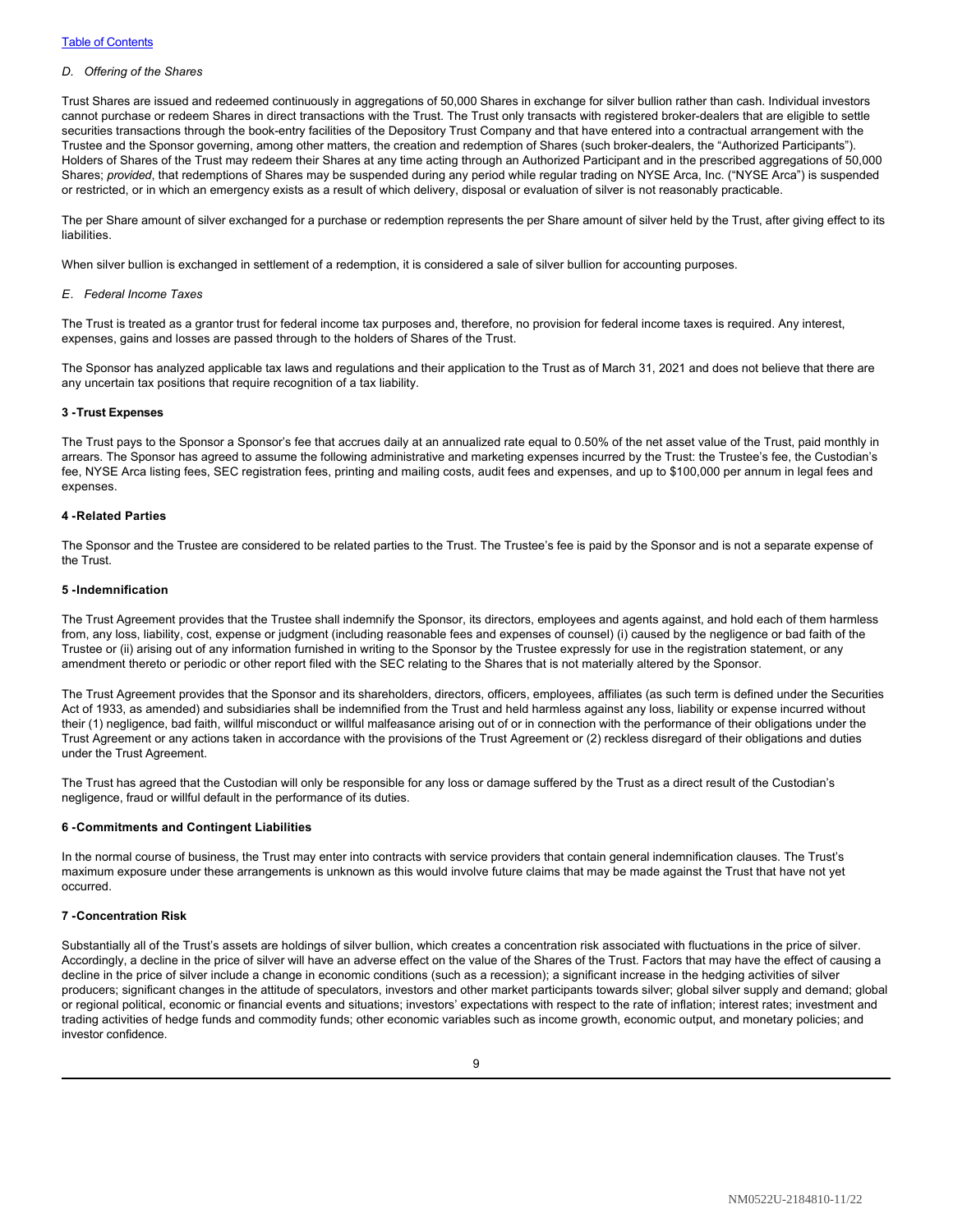## **8 -Financial Highlights**

The following financial highlights relate to investment performance and operations for a Share outstanding for the three months ended March 31, 2021 and 2020.

|                                                    |      | <b>Three Months Ended</b><br>March 31. |             |  |  |
|----------------------------------------------------|------|----------------------------------------|-------------|--|--|
|                                                    | 2021 |                                        | 2020        |  |  |
| Net asset value per Share, beginning of period     |      | 24.61<br>\$.                           | 16.85       |  |  |
| Net investment loss <sup>(a)</sup>                 |      | (0.03)                                 | (0.02)      |  |  |
| Net realized and unrealized loss <sup>(b)</sup>    |      | (2.30)                                 | (3.84)      |  |  |
| Net decrease in net assets from operations         |      | (2.33)                                 | (3.86)      |  |  |
| Net asset value per Share, end of period           |      | 22.28                                  | 12.99       |  |  |
| Total return, at net asset value <sup>(c)(d)</sup> |      | $(9.47)\%$                             | $(22.91)\%$ |  |  |
| Ratio to average net assets:                       |      |                                        |             |  |  |
| Net investment loss <sup>(e)</sup>                 |      | (0.50)%                                | (0.50)%     |  |  |
| Expenses <sup>(e)</sup>                            |      | 0.50%                                  | 0.50%       |  |  |

(a) Based on average Shares outstanding during the period.<br>(b) The amounts reported for a Share outstanding may no The amounts reported for a Share outstanding may not accord with the change in aggregate gains and losses on investment for the period due to the timing of Trust Share transactions in relation to the fluctuating fair values of the Trust's underlying investment.

 $(1)$  Based on the change in net asset value of a Share during the period.<br>(d) Percentage is not annualized

Percentage is not annualized.

(e) Percentage is annualized.

#### **9 -Investment Valuation**

U.S. GAAP defines fair value as the price the Trust would receive to sell an asset or pay to transfer a liability in an orderly transaction between market participants at the measurement date. The Trust's policy is to value its investment at fair value.

Various inputs are used in determining the fair value of assets and liabilities. Inputs may be based on independent market data ("observable inputs") or they may be internally developed ("unobservable inputs"). These inputs are categorized into a disclosure hierarchy consisting of three broad levels for financial reporting purposes. The level of a value determined for an asset or liability within the fair value hierarchy is based on the lowest level of any input that is significant to the fair value measurement in its entirety. The three levels of the fair value hierarchy are as follows:

- Level 1 − Unadjusted quoted prices in active markets for identical assets or liabilities;
- Level 2 − Inputs other than quoted prices included within Level 1 that are observable for the asset or liability either directly or indirectly, including quoted prices for similar assets or liabilities in active markets, quoted prices for identical or similar assets or liabilities in markets that are not considered to be active, inputs other than quoted prices that are observable for the asset or liability, and inputs that are derived principally from or corroborated by observable market data by correlation or other means; and
- Level 3 − Unobservable inputs that are unobservable for the asset or liability, including the Trust's assumptions used in determining the fair value of investments.

At March 31, 2021 and December 31, 2020, the value of the silver bullion held by the Trust is categorized as Level 1.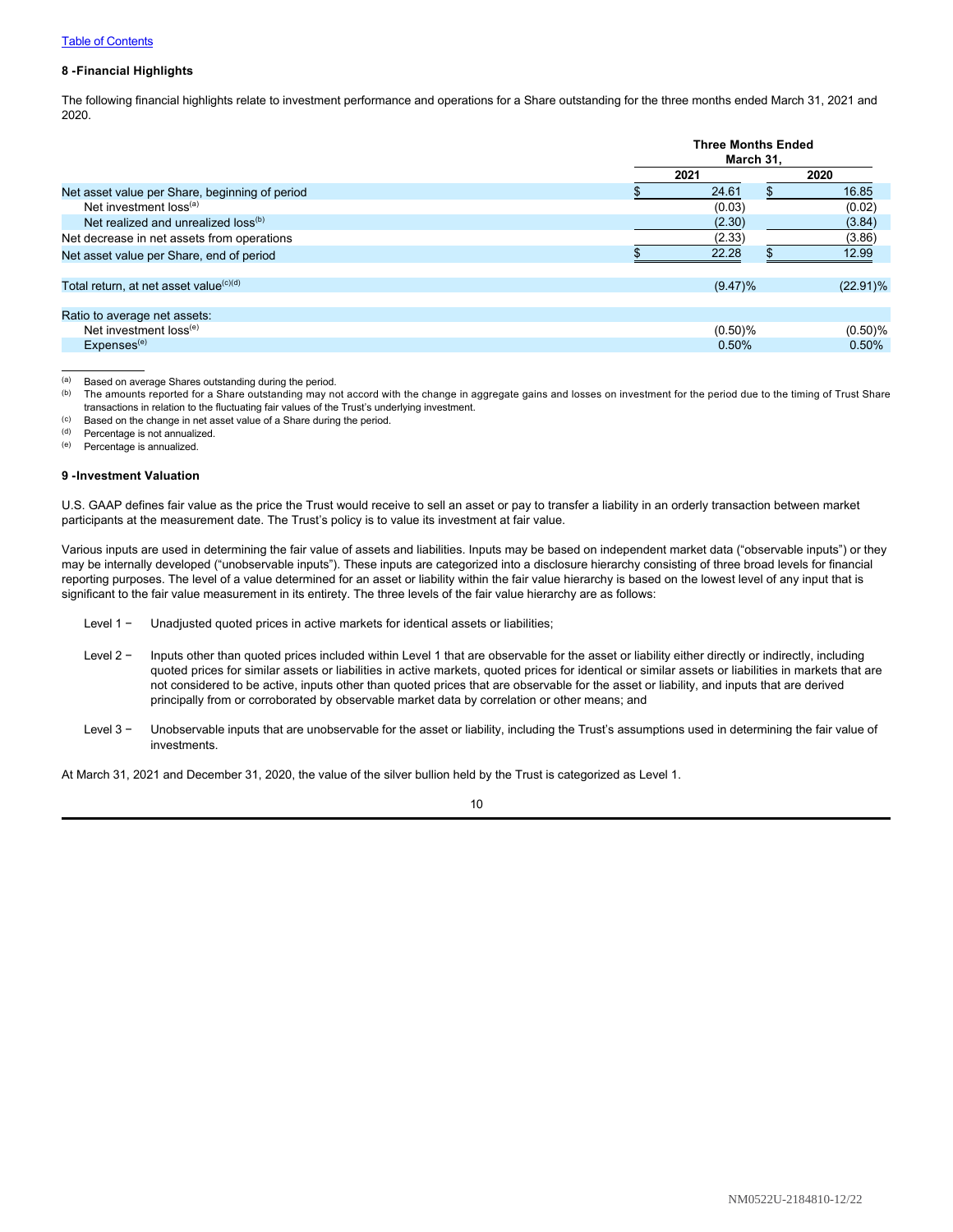#### <span id="page-12-0"></span>**Item 2. Management**'**s Discussion and Analysis of Financial Condition and Results of Operations.**

*This information should be read in conjunction with the financial statements and notes to financial statements included in Item 1 of Part I of this Form 10*‑*Q. The discussion and analysis that follows may contain statements that relate to future events or future performance. In some cases, such* forward looking statements can be identified by terminology such as "may," "should," "could," "expect," "plan," "anticipate," "believe," "estimate," "predict," "*potential*" *or the negative of these terms or other comparable terminology. These statements are only predictions. Actual events or results may differ materially. These statements are based upon certain assumptions and analyses made by the Sponsor on the basis of its perception of historical trends, current conditions and expected future developments, as well as other factors it believes are appropriate in the circumstances. Whether or not actual results and developments will conform to the Sponsor*'*s expectations and predictions, however, is subject to a number of risks and uncertainties, including the special considerations discussed below, general economic, market and business conditions, changes in laws or regulations, including those concerning taxes, made by governmental authorities or regulatory bodies, and other world economic and political developments. Although the Sponsor does not make forward-looking statements unless it believes it has a reasonable basis for doing so, the Sponsor cannot guarantee their accuracy. Except as required by applicable disclosure laws, neither the Trust nor the Sponsor is under a duty to update any of the forward-looking statements to conform such statements to actual results or to a change in the Sponsor*'*s expectations or predictions.*

#### **Introduction**

The iShares Silver Trust (the "Trust") is a grantor trust formed under the laws of the State of New York. The Trust does not have any officers, directors, or employees, and is administered by The Bank of New York Mellon (the "Trustee") acting as trustee pursuant to the Second Amended and Restated Depositary Trust Agreement (the "Trust Agreement") between the Trustee and iShares Delaware Trust Sponsor LLC, the sponsor of the Trust (the "Sponsor"). The Trust issues units of beneficial interest ("Shares") representing fractional undivided beneficial interests in its net assets. The assets of the Trust consist primarily of silver bullion held by a custodian as an agent of the Trust responsible only to the Trustee.

The Trust is a passive investment vehicle and seeks to reflect generally the performance of the price of silver. The Trust seeks to reflect such performance before payment of the Trust's expenses and liabilities. The Trust does not engage in any activities designed to obtain a profit from, or ameliorate losses caused by, changes in the price of silver.

The Trust issues and redeems Shares only in exchange for silver, only in aggregations of 50,000 Shares (a "Basket") or integral multiples thereof, and only in transactions with registered broker-dealers that have previously entered into an agreement with the Sponsor and the Trustee governing the terms and conditions of such issuance (such broker-dealers, the "Authorized Participants"). A list of the current Authorized Participants is available from the Sponsor or the Trustee.

Shares of the Trust trade on NYSE Arca, Inc. under the ticker symbol SLV.

#### **Valuation of Silver Bullion**; **Computation of Net Asset Value**

On each business day, as soon as practicable after 4:00 p.m. (New York time), the Trustee evaluates the silver held by the Trust and determines the net asset value of the Trust and net asset value per Share ("NAV"). The Trustee values the silver held by the Trust using the price per ounce of silver determined in an electronic auction hosted by ICE Benchmark Administration ("IBA") that begins at 12:00 p.m. (London time) and published shortly thereafter, on the day the valuation takes place (such price, the "LBMA Silver Price"). If there is no announced LBMA Silver Price on any day, the Trustee is authorized to use the most recently announced LBMA Silver Price unless the Trustee, in consultation with the Sponsor, determines that such price is inappropriate as a basis for evaluation. The LBMA Silver Price is used by the Trust because it is commonly used by the U.S. silver market as an indicator of the value of silver and is permitted to be used under the Trust Agreement. The use of an indicator of the value of silver bullion other than the LBMA Silver Price could result in materially different fair value pricing of the silver held by the Trust, and as such, could result in different cost or market adjustments or in different redemption value adjustments of the outstanding redeemable capital Shares. Having valued the silver held by the Trust, the Trustee then subtracts all accrued fees, expenses and other liabilities of the Trust from the total value of the silver held by the Trust and other assets of the Trust. The result is the net asset value of the Trust. The Trustee computes NAV by dividing the net asset value of the Trust by the number of Shares outstanding on the date the computation is made.

## **Liquidity**

The Trust is not aware of any trends, demands, conditions or events that are reasonably likely to result in material changes to its liquidity needs. In exchange for a fee, the Sponsor has agreed to assume most of the expenses incurred by the Trust. As a result, the only ordinary expense of the Trust during the period covered by this report was the Sponsor's fee. The Trust's only source of liquidity is its sales of silver.

#### **Critical Accounting Policies**

The financial statements and accompanying notes are prepared in accordance with generally accepted accounting principles in the United States of America. The preparation of these financial statements relies on estimates and assumptions that impact the Trust's financial position and results of operations. These estimates and assumptions affect the Trust's application of accounting policies. A description of the valuation of silver bullion, a critical accounting policy that the Trust believes is important to understanding its results of operations and financial position, is provided in the section entitled "Valuation of Silver Bullion; Computation of Net Asset Value" above. In addition, please refer to Note 2 to the financial statements included in this report for further discussion of the Trust's accounting policies.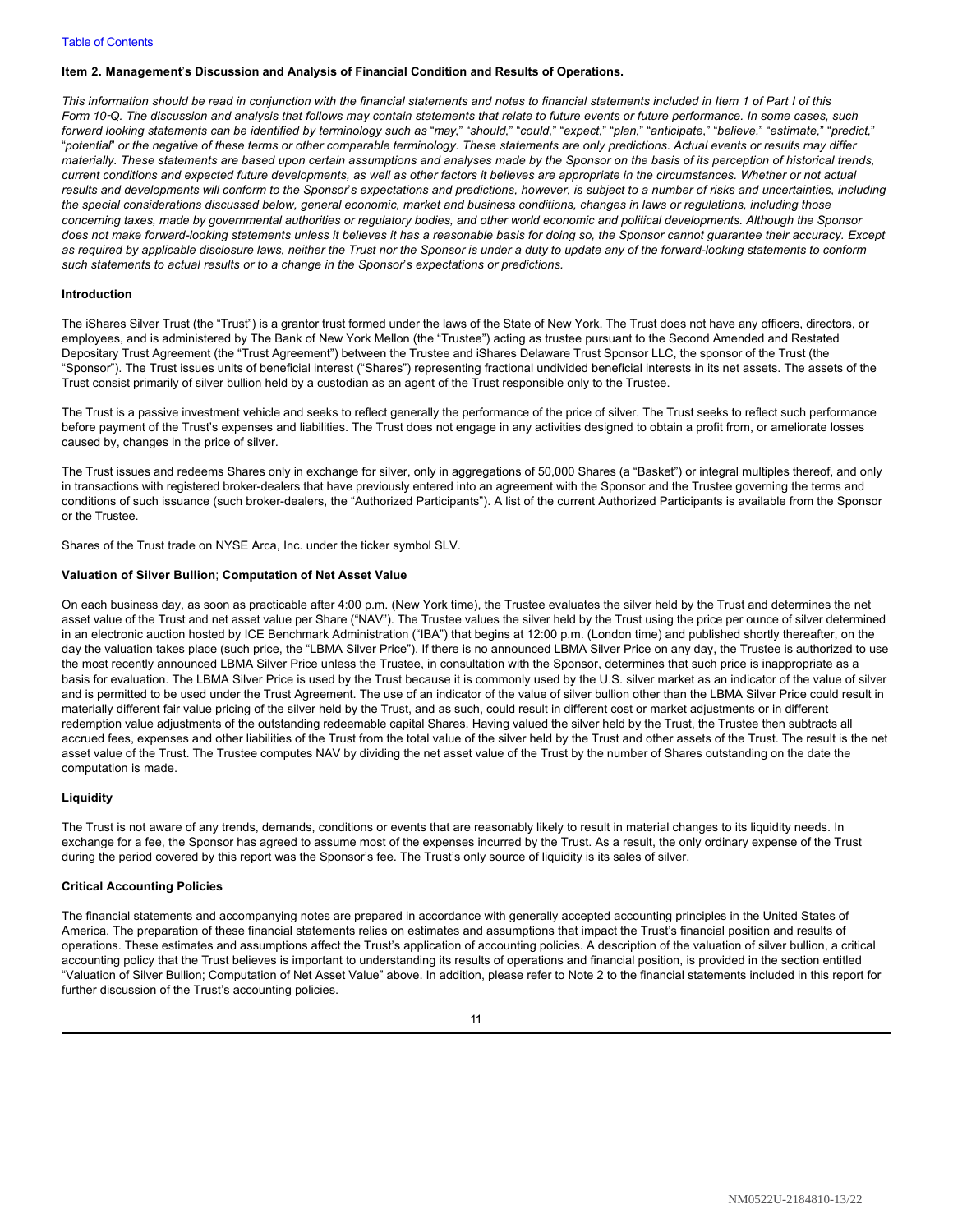## **Results of Operations**

#### *The Quarter Ended March 31, 2021*

The Trust's net asset value fell from \$14,791,792,720 at December 31, 2020 to \$13,796,532,456 at March 31, 2021, a 6.73% decrease. The decrease in the Trust's net asset value resulted primarily from a decrease in the LBMA Silver Price, which fell 9.40% from \$26.49 at December 31, 2020 to \$24.00 at March 31, 2021. The decrease in the Trust's net asset value was partially offset by an increase in the number of outstanding Shares, which rose from 600,950,000 Shares at December 31, 2020 to 619,300,000 Shares at March 31, 2021, a consequence of 176,700,000 Shares (3,534 Baskets) being created and 158,350,000 Shares (3,167 Baskets) being redeemed during the quarter.

The 9.47% decrease in the Trust's NAV from \$24.61 at December 31, 2020 to \$22.28 at March 31, 2021 is directly related to the 9.40% decrease in the price of silver.

The Trust's NAV decreased slightly more than the price of silver on a percentage basis due to the Sponsor's fees, which were \$19,286,631 for the quarter, or 0.12% of the Trust's average weighted assets of \$15,631,562,346 during the quarter. The NAV of \$27.48 on February 1, 2021 was the highest during the quarter, compared with a low during the quarter of \$22.28 on March 31, 2021.

Net decrease in net assets resulting from operations for the quarter ended March 31, 2021 was \$1,585,307,592, resulting from an unrealized loss on investment in silver bullion of \$2,459,779,533, a net realized gain of \$888,549,245 on silver distributed for the redemption of Shares, a net realized gain of \$5,209,327 from silver bullion sold to pay expenses, and a net investment loss of \$19,286,631. Other than the Sponsor's fees of \$19,286,631, the Trust had no expenses during the quarter.

## <span id="page-13-0"></span>**Item 3. Quantitative and Qualitative Disclosures About Market Risk.**

Not applicable.

#### <span id="page-13-1"></span>**Item 4. Controls and Procedures.**

The duly authorized officers of the Sponsor performing functions equivalent to those a principal executive officer and principal financial officer of the Trust would perform if the Trust had any officers, with the participation of the Trustee, have evaluated the effectiveness of the Trust's disclosure controls and procedures, and have concluded that the disclosure controls and procedures of the Trust were effective as of the end of the period covered by this report to provide reasonable assurance that information required to be disclosed in the reports that the Trust files or submits under the Securities Exchange Act of 1934, as amended, is recorded, processed, summarized and reported, within the time periods specified in the applicable rules and forms, and that it is accumulated and communicated to the duly authorized officers of the Sponsor performing functions equivalent to those a principal executive officer and principal financial officer of the Trust would perform if the Trust had any officers, as appropriate to allow timely decisions regarding required disclosure.

There are inherent limitations to the effectiveness of any system of disclosure controls and procedures, including the possibility of human error and the circumvention or overriding of the controls and procedures.

There were no changes in the Trust's internal control over financial reporting that occurred during the period covered by this report that have materially affected, or are reasonably likely to materially affect, the Trust's internal control over financial reporting.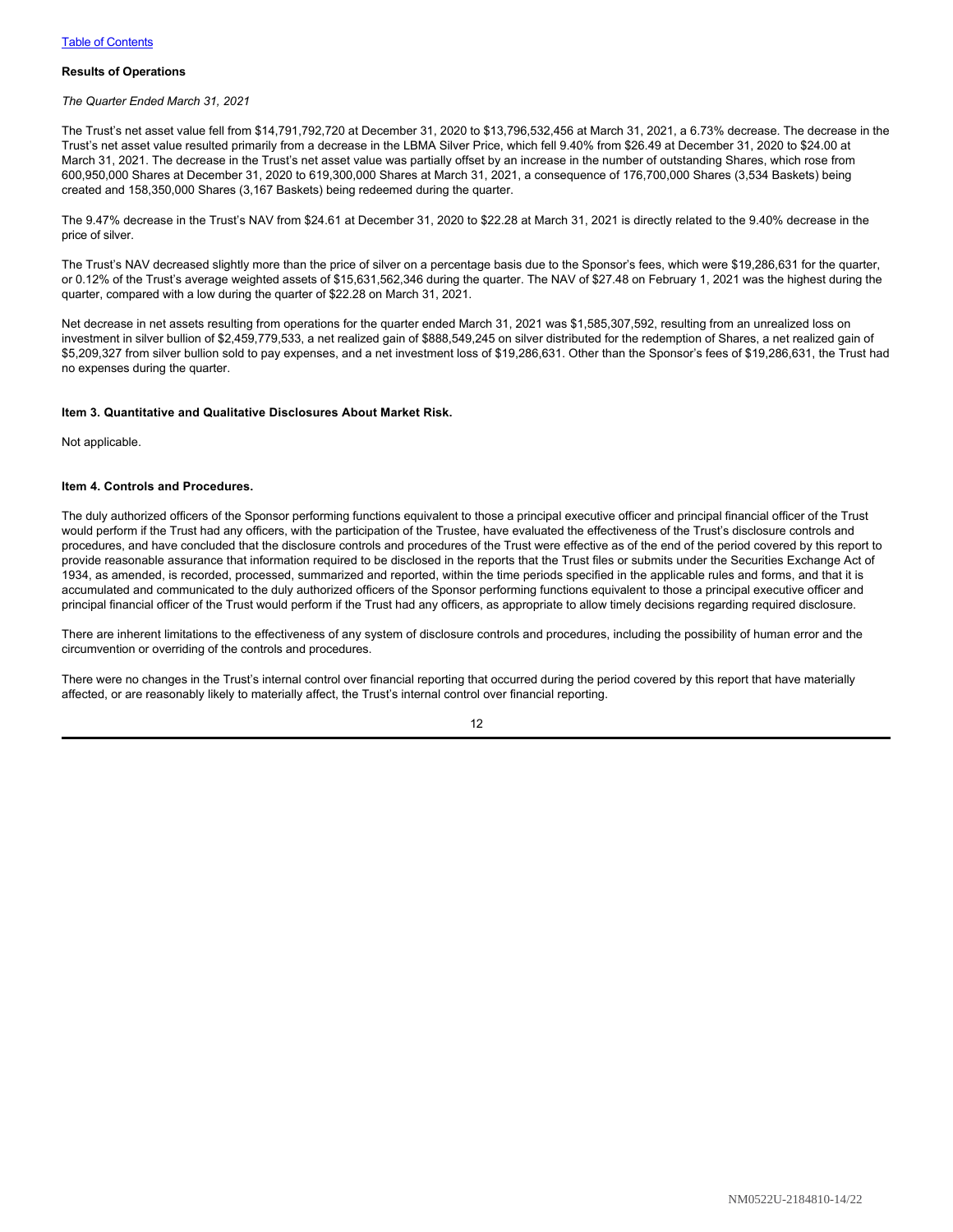## <span id="page-14-1"></span><span id="page-14-0"></span>**Item 1. Legal Proceedings.**

None.

## <span id="page-14-2"></span>**Item 1A. Risk Factors**

There have been no material changes to the Risk Factors last reported under Part I, Item 1A of the registrant's Annual Report on Form 10-K for the year ended December 31, 2020, filed with the Securities and Exchange Commission on March 1, 2021.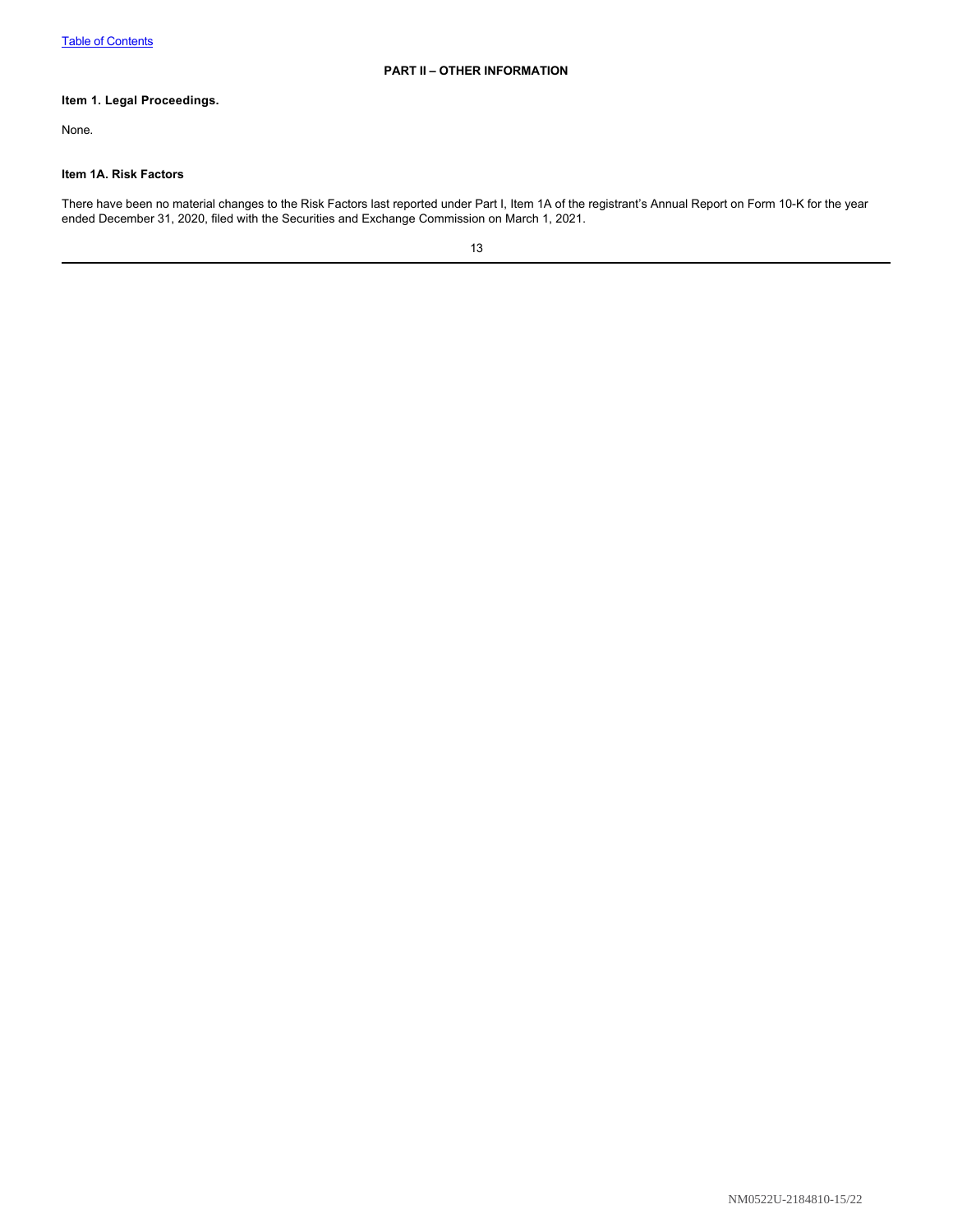# **[Table of Contents](#page-1-0)**

# <span id="page-15-0"></span>**Item 2. Unregistered Sales of Equity Securities and Use of Proceeds**

a) None.

b) Not applicable.

c) 158,350,000 Shares (3,167 Baskets) were redeemed during the quarter ended March 31, 2021.

| Period               | <b>Total Number of Shares</b><br>Redeemed | <b>Average Ounces of</b><br><b>Silver Paid Per Share</b> |        |  |
|----------------------|-------------------------------------------|----------------------------------------------------------|--------|--|
| 01/01/21 to 01/31/21 | 33.050.000                                |                                                          | 0.9291 |  |
| 02/01/21 to 02/28/21 | 82.900.000                                |                                                          | 0.9289 |  |
| 03/01/21 to 03/31/21 | 42,400,000                                |                                                          | 0.9285 |  |
| Total                | 158.350.000                               |                                                          | 0.9288 |  |

## <span id="page-15-1"></span>**Item 3. Defaults Upon Senior Securities**

None.

# <span id="page-15-2"></span>**Item 4. Mine Safety Disclosures.**

Not applicable.

## <span id="page-15-3"></span>**Item 5. Other Information.**

Not applicable.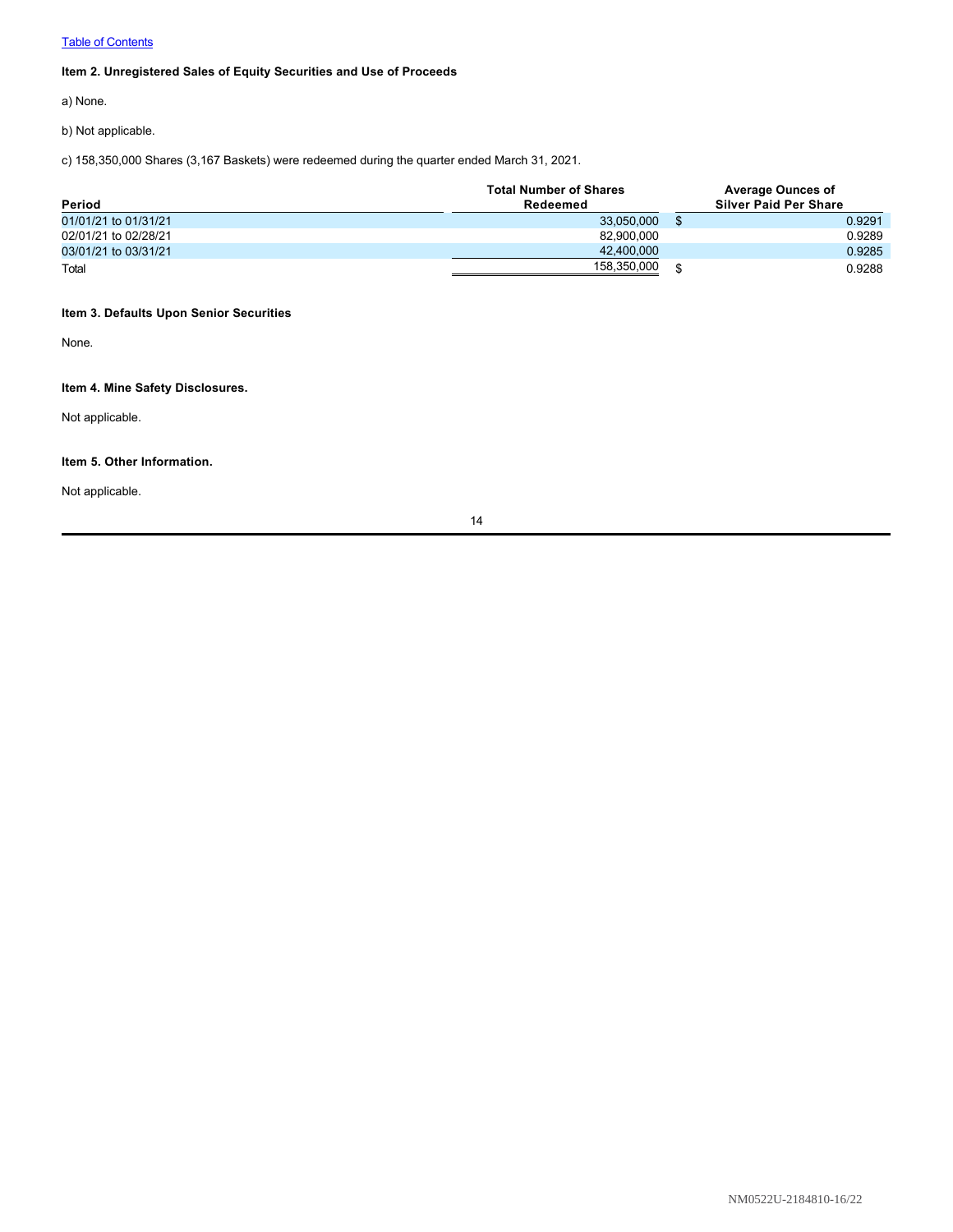# **[Table of Contents](#page-1-0)**

## <span id="page-16-0"></span>**Item 6. Exhibits**

| <b>Exhibit No.</b> | <b>Description</b>                                                                                                                                                                                                                                                                         |
|--------------------|--------------------------------------------------------------------------------------------------------------------------------------------------------------------------------------------------------------------------------------------------------------------------------------------|
| 4.1                | Second Amended and Restated Depositary Trust Agreement is incorporated by reference to Exhibit 4.1 of the Current Report on Form 8-K<br>filed by the Registrant on December 22, 2016                                                                                                       |
| 4.2                | Standard Terms for Authorized Participant Agreements is incorporated by reference to Exhibit 4.2 of the Current Report on Form 8-K filed<br>by the Registrant on December 22, 2016                                                                                                         |
| 10.1               | First Amended and Restated Custodian Agreement between The Bank of New York Mellon and JPMorgan Chase Bank N.A., London<br>branch is incorporated by reference to Exhibit 10.1 of the Current Report on Form 8-K filed by the Registrant on December 22, 2016                              |
| 10.2               | Amendment Agreement to First Amended and Restated Custodian Agreement between The Bank of New York Mellon and JP Morgan<br>Chase Bank N.A., London branch is incorporated by reference to Exhibit 10.2 of Registration Statement No. 333-239613 filed by the<br>Registrant on July 1, 2020 |
| 10.3               | Sub-license Agreement is incorporated by reference to Exhibit 10.2 of Registration Statement No. 333-156506 filed by the Registrant on<br>December 30, 2008                                                                                                                                |
| 31.1               | Certification by Principal Executive Officer Pursuant to Section 302 of the Sarbanes-Oxley Act of 2002                                                                                                                                                                                     |
| 31.2               | Certification by Principal Financial Officer Pursuant to Section 302 of the Sarbanes-Oxley Act of 2002                                                                                                                                                                                     |
| 32.1               | Certification by Principal Executive Officer Pursuant to 18 U.S.C. Section 1350, as Adopted Pursuant to Section 906 of the<br>Sarbanes-Oxley Act of 2002                                                                                                                                   |
| 32.2               | Certification by Principal Financial Officer Pursuant to 18 U.S.C. Section 1350, as Adopted Pursuant to Section 906 of the<br>Sarbanes-Oxley Act of 2002                                                                                                                                   |
| 101.INS            | Inline XBRL Instance Document - the instance document does not appear in the Interactive Data File because its XBRL tags are<br>embedded within the Inline XBRL document.                                                                                                                  |
| 101.SCH            | Inline XBRL Taxonomy Extension Schema Document                                                                                                                                                                                                                                             |
| 101.CAL            | Inline XBRL Taxonomy Extension Calculation Linkbase Document                                                                                                                                                                                                                               |
| 101.DEF            | Inline XBRL Taxonomy Extension Definition Linkbase Document                                                                                                                                                                                                                                |
| 101.LAB            | Inline XBRL Taxonomy Extension Label Linkbase Document                                                                                                                                                                                                                                     |
| 101.PRE            | Inline XBRL Taxonomy Extension Presentation Linkbase Document                                                                                                                                                                                                                              |
| 104                | Cover Page Interactive Data File included as Exhibit 101 (embedded within the Inline XBRL document)                                                                                                                                                                                        |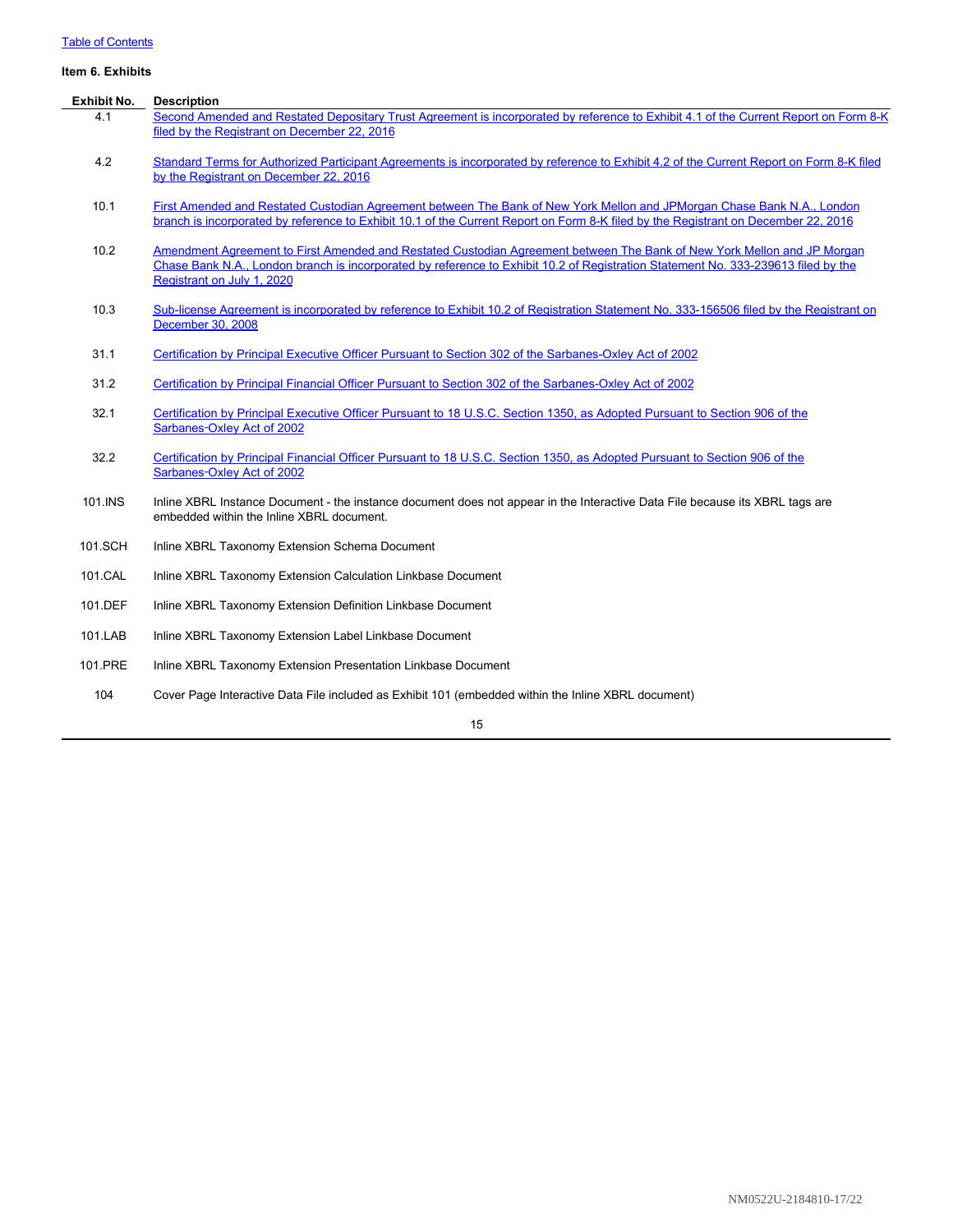#### <span id="page-17-0"></span>**SIGNATURES**

Pursuant to the requirements of the Securities Exchange Act of 1934, the registrant has duly caused this report to be signed on its behalf by the undersigned in the capacities\* indicated thereunto duly authorized.

iShares Delaware Trust Sponsor LLC, Sponsor of the iShares Silver Trust (registrant)

/s/ Paul Lohrey **Paul Lohrey Director, President and Chief Executive Officer (Principal executive officer)**

Date: May 4, 2021

/s/ Mary Cronin **Mary Cronin Director and Chief Financial Officer (Principal financial and accounting officer)**

Date: May 4, 2021

<sup>\*</sup> The registrant is a trust and the persons are signing in their respective capacities as officers of iShares Delaware Trust Sponsor LLC, the Sponsor of the registrant.

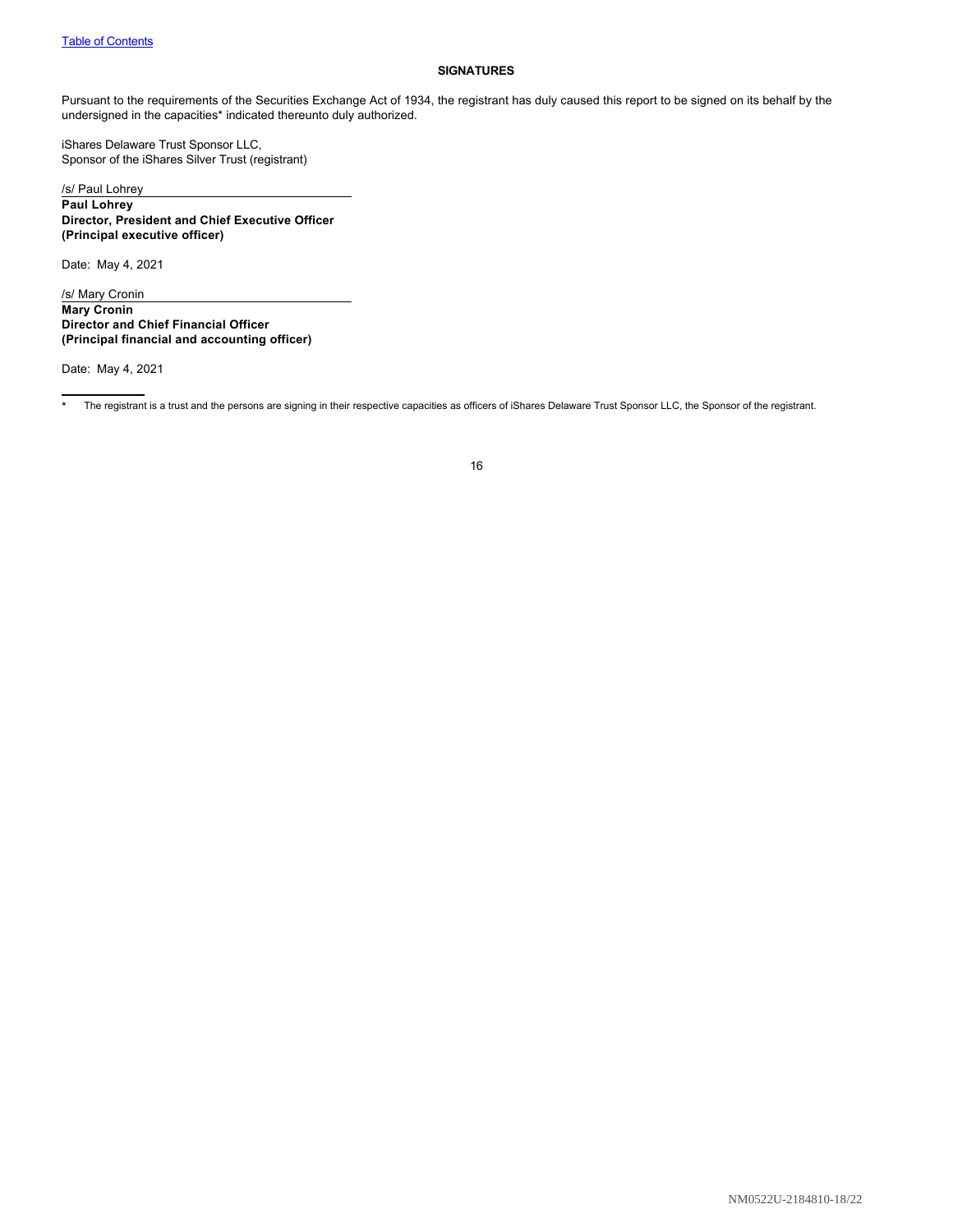<span id="page-18-0"></span>I, Paul Lohrey, certify that:

- 1. I have reviewed this report on Form 10-Q of iShares Silver Trust;
- 2. Based on my knowledge, this report does not contain any untrue statement of a material fact or omit to state a material fact necessary to make the statements made, in light of the circumstances under which such statements were made, not misleading with respect to the period covered by this report;
- 3. Based on my knowledge, the financial statements, and other financial information included in this report, fairly present in all material respects the financial condition, results of operations and cash flows of the registrant as of, and for, the periods presented in this report;
- 4. The registrant's other certifying officer and I are responsible for establishing and maintaining disclosure controls and procedures (as defined in Exchange Act Rules 13a-15(e) and 15d-15(e)) and internal control over financial reporting (as defined in Exchange Act Rules 13a-15(f) and 15d‑15(f)) for the registrant and have:
	- a) Designed such disclosure controls and procedures, or caused such disclosure controls and procedures to be designed under our supervision, to ensure that material information relating to the registrant, including its consolidated subsidiaries, is made known to us by others within those entities, particularly during the period in which this report is being prepared;
	- b) Designed such internal control over financial reporting, or caused such internal control over financial reporting to be designed under our supervision, to provide reasonable assurance regarding the reliability of financial reporting and the preparation of financial statements for external purposes in accordance with generally accepted accounting principles;
	- c) Evaluated the effectiveness of the registrant's disclosure controls and procedures and presented in this report our conclusions about the effectiveness of the disclosure controls and procedures, as of the end of the period covered by this report based on such evaluation; and
	- d) Disclosed in this report any change in the registrant's internal control over financial reporting that occurred during the registrant's most recent fiscal quarter (the registrant's fourth fiscal quarter in the case of an annual report) that has materially affected, or is reasonably likely to materially affect, the registrant's internal control over financial reporting; and
- 5. The registrant's other certifying officer and I have disclosed, based on our most recent evaluation of internal control over financial reporting, to the registrant's auditors and the audit committee of the registrant's board of directors (or persons performing the equivalent functions):
	- a) All significant deficiencies and material weaknesses in the design or operation of internal control over financial reporting which are reasonably likely to adversely affect the registrant's ability to record, process, summarize, and report financial information; and
	- b) Any fraud, whether or not material, that involves management or other employees who have a significant role in the registrant's internal control over financial reporting.

Date: May 4, 2021

/s/ Paul Lohrey **Paul Lohrey President and Chief Executive Officer (Principal executive officer)**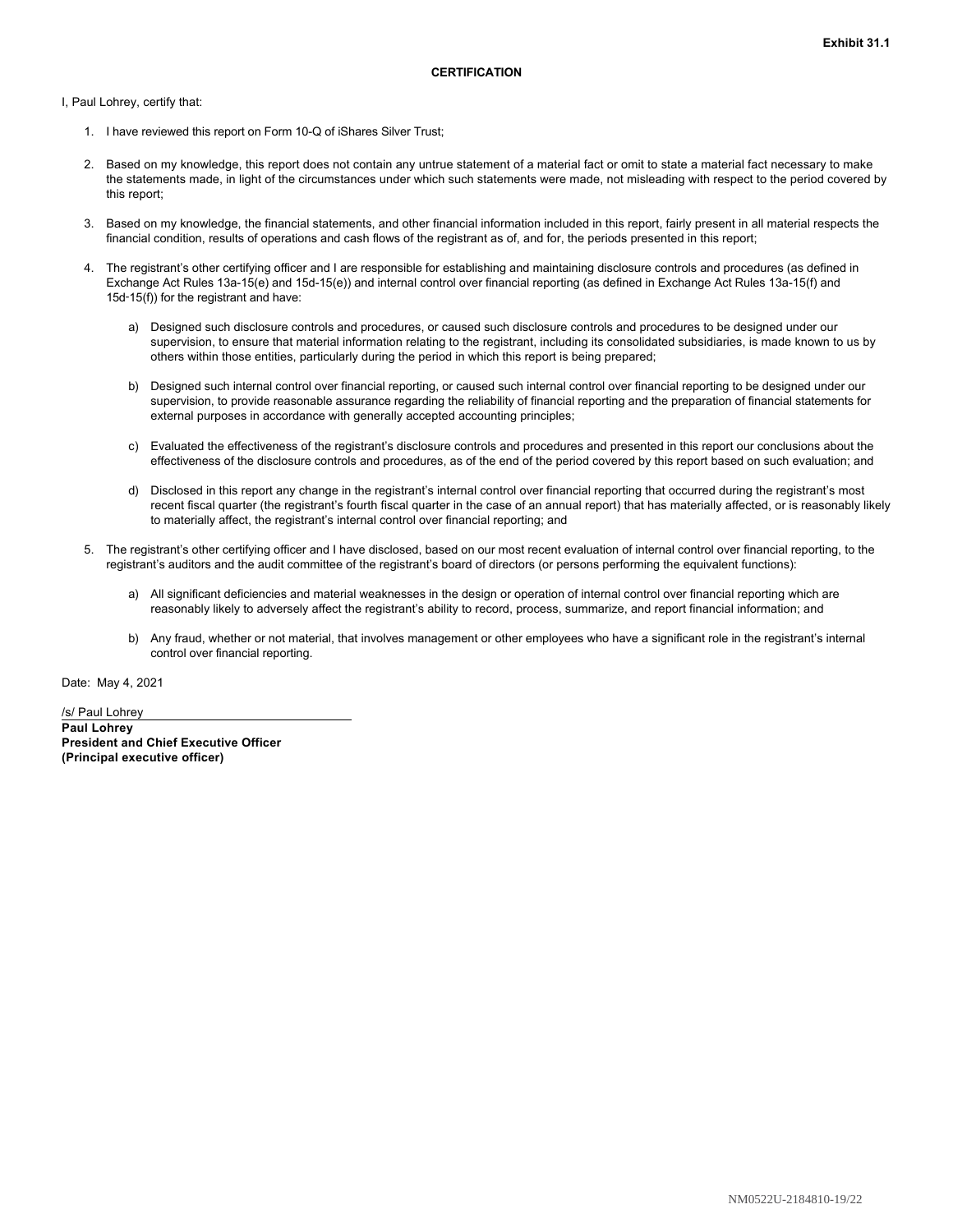<span id="page-19-0"></span>I, Mary Cronin, certify that:

- 1. I have reviewed this report on Form 10-Q of iShares Silver Trust;
- 2. Based on my knowledge, this report does not contain any untrue statement of a material fact or omit to state a material fact necessary to make the statements made, in light of the circumstances under which such statements were made, not misleading with respect to the period covered by this report;
- 3. Based on my knowledge, the financial statements, and other financial information included in this report, fairly present in all material respects the financial condition, results of operations and cash flows of the registrant as of, and for, the periods presented in this report;
- 4. The registrant's other certifying officer and I are responsible for establishing and maintaining disclosure controls and procedures (as defined in Exchange Act Rules 13a-15(e) and 15d-15(e)) and internal control over financial reporting (as defined in Exchange Act Rules 13a-15(f) and 15d‑15(f)) for the registrant and have:
	- a) Designed such disclosure controls and procedures, or caused such disclosure controls and procedures to be designed under our supervision, to ensure that material information relating to the registrant, including its consolidated subsidiaries, is made known to us by others within those entities, particularly during the period in which this report is being prepared;
	- b) Designed such internal control over financial reporting, or caused such internal control over financial reporting to be designed under our supervision, to provide reasonable assurance regarding the reliability of financial reporting and the preparation of financial statements for external purposes in accordance with generally accepted accounting principles;
	- c) Evaluated the effectiveness of the registrant's disclosure controls and procedures and presented in this report our conclusions about the effectiveness of the disclosure controls and procedures, as of the end of the period covered by this report based on such evaluation; and
	- d) Disclosed in this report any change in the registrant's internal control over financial reporting that occurred during the registrant's most recent fiscal quarter (the registrant's fourth fiscal quarter in the case of an annual report) that has materially affected, or is reasonably likely to materially affect, the registrant's internal control over financial reporting; and
- 5. The registrant's other certifying officer and I have disclosed, based on our most recent evaluation of internal control over financial reporting, to the registrant's auditors and the audit committee of the registrant's board of directors (or persons performing the equivalent functions):
	- a) All significant deficiencies and material weaknesses in the design or operation of internal control over financial reporting which are reasonably likely to adversely affect the registrant's ability to record, process, summarize, and report financial information; and
	- b) Any fraud, whether or not material, that involves management or other employees who have a significant role in the registrant's internal control over financial reporting.

Date: May 4, 2021

/s/ Mary Cronin **Mary Cronin Director and Chief Financial Officer (Principal financial officer)**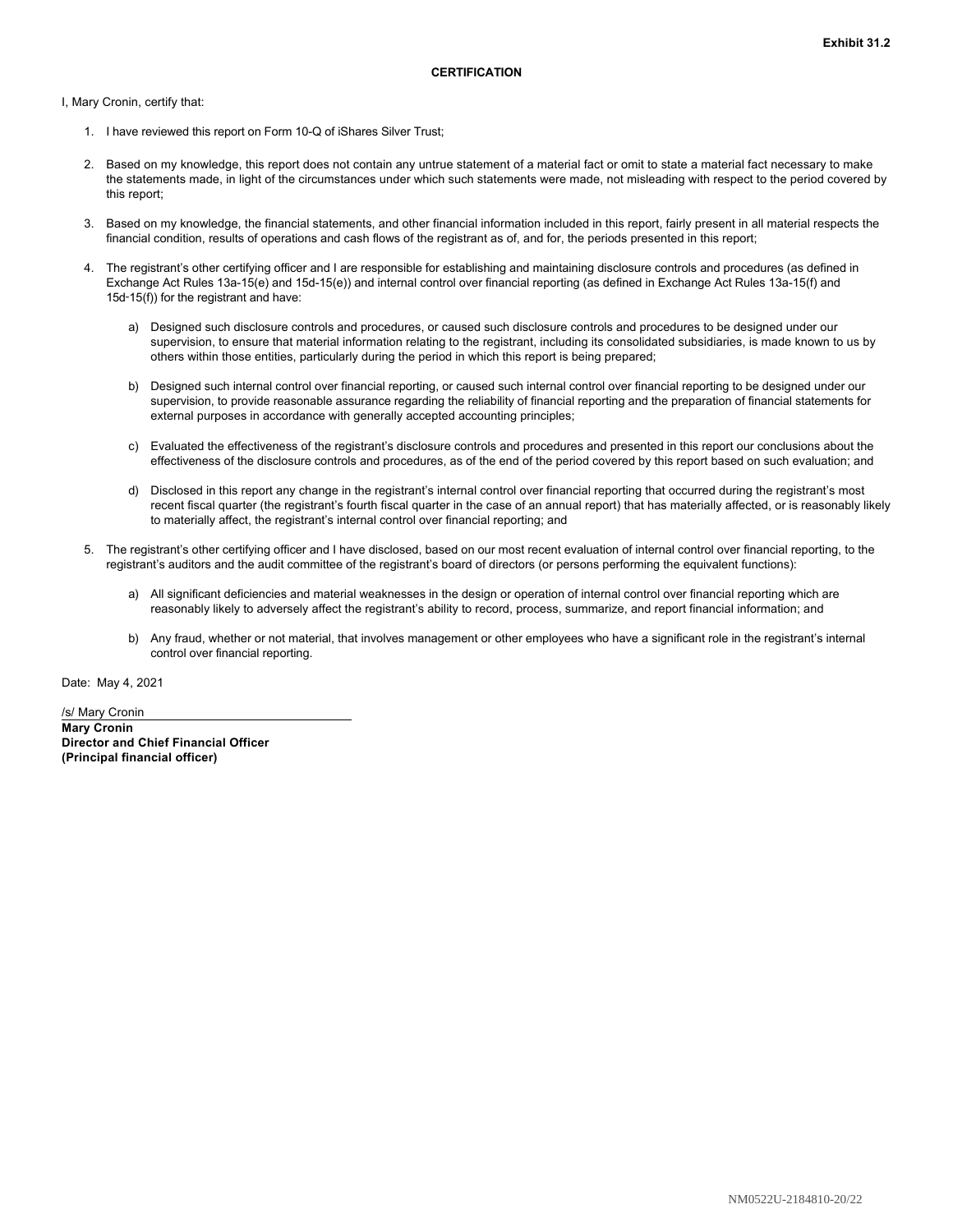## <span id="page-20-0"></span>**Certification Pursuant to 18 U.S.C. Section 1350, as Adopted Pursuant to Section 906 of the Sarbanes-Oxley Act of 2002**

In connection with the Quarterly Report of iShares Silver Trust (the "Trust") on Form 10-Q for the period ended March 31, 2021 as filed with the Securities and Exchange Commission on the date hereof (the "Report"), I, Paul Lohrey, Chief Executive Officer of iShares Delaware Trust Sponsor LLC, the Sponsor of the Trust, certify, pursuant to 18 U.S.C. Section 1350, as adopted pursuant to Section 906 of the Sarbanes-Oxley Act of 2002, that:

- 1. The Report fully complies with the requirements of Section 13(a) or 15(d) of the Securities Exchange Act of 1934, as amended; and
- 2. The information contained in the Report fairly presents, in all material respects, the financial condition and results of operations of the Trust.

It is not intended that this statement be deemed to be filed for purposes of the Securities Exchange Act of 1934.

Date: May 4, 2021

/s/ Paul Lohrey **Paul Lohrey\* President and Chief Executive Officer (Principal executive officer)**

The registrant is a trust and Mr. Lohrey is signing in his capacity as an officer of iShares Delaware Trust Sponsor LLC, the Sponsor of the registrant.